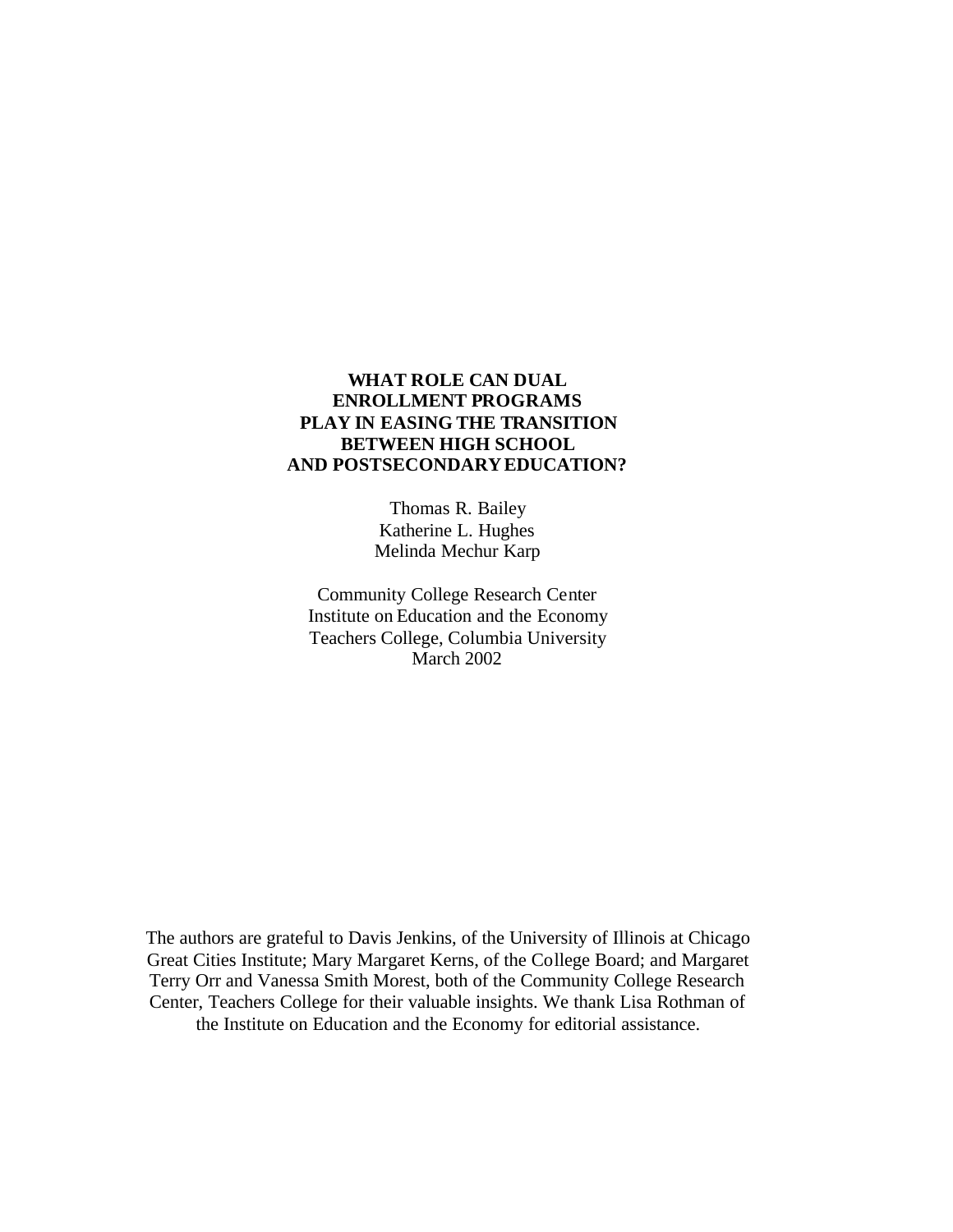**This paper was prepared for the Office of Vocational and Adult Education, U.S. Department of Education pursuant to contract no. ED-99-CO-0160. The findings and opinions expressed in this paper do not necessarily reflect the position or policies of the U.S. Department of Education.**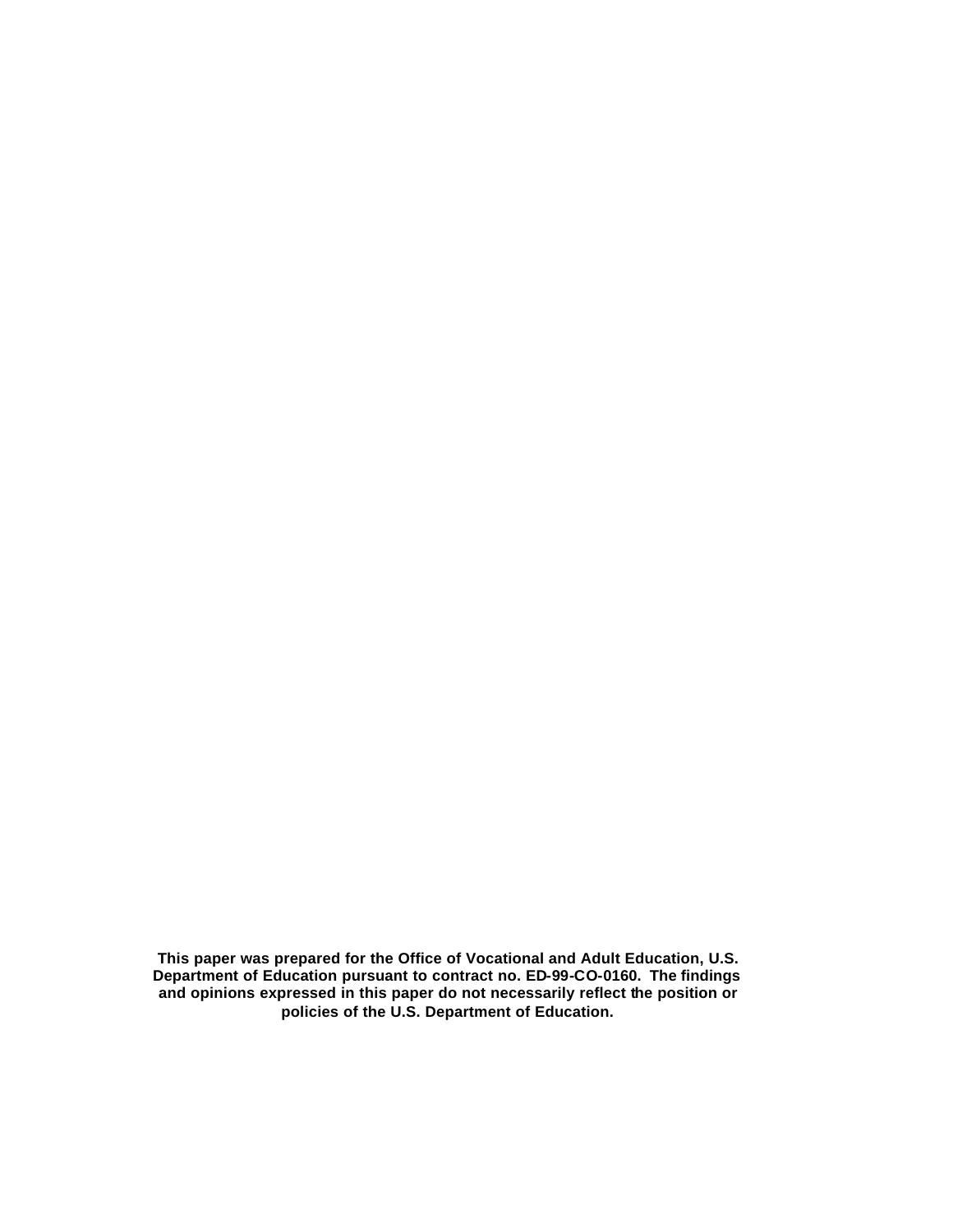For additional copies please contact-Community College Research Center Teachers College, Columbia University 439 Thorndike Building 525 W. 120th Street, Box 174 New York, New York 10027 212-678-3091 (telephone) 212-678-3699 (fax) http://www.tc.columbia.edu/ccrc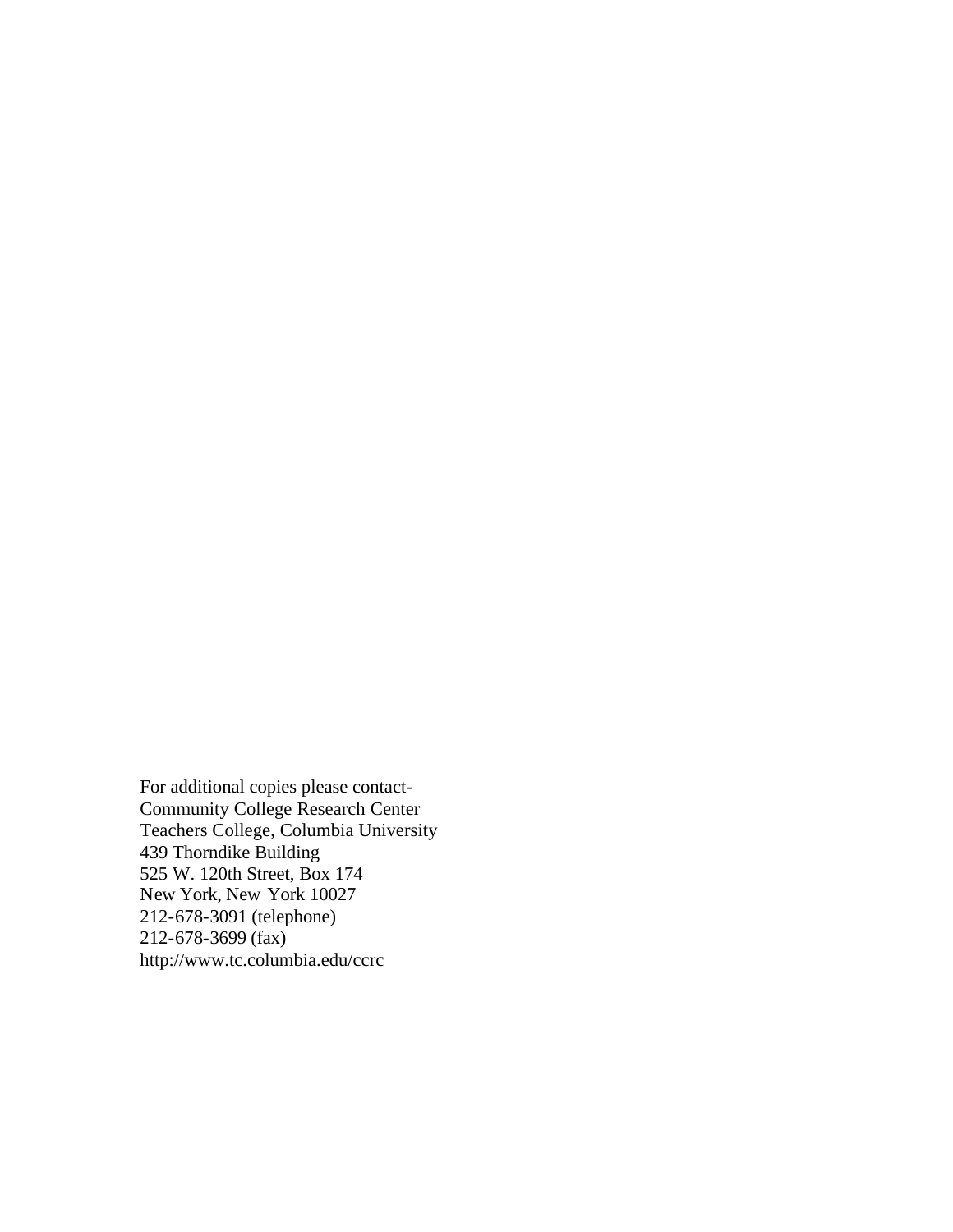# **TABLE OF CONTENTS**

| Two Models-College Now in New York City and Youth Options in |
|--------------------------------------------------------------|
|                                                              |
|                                                              |
|                                                              |
|                                                              |
|                                                              |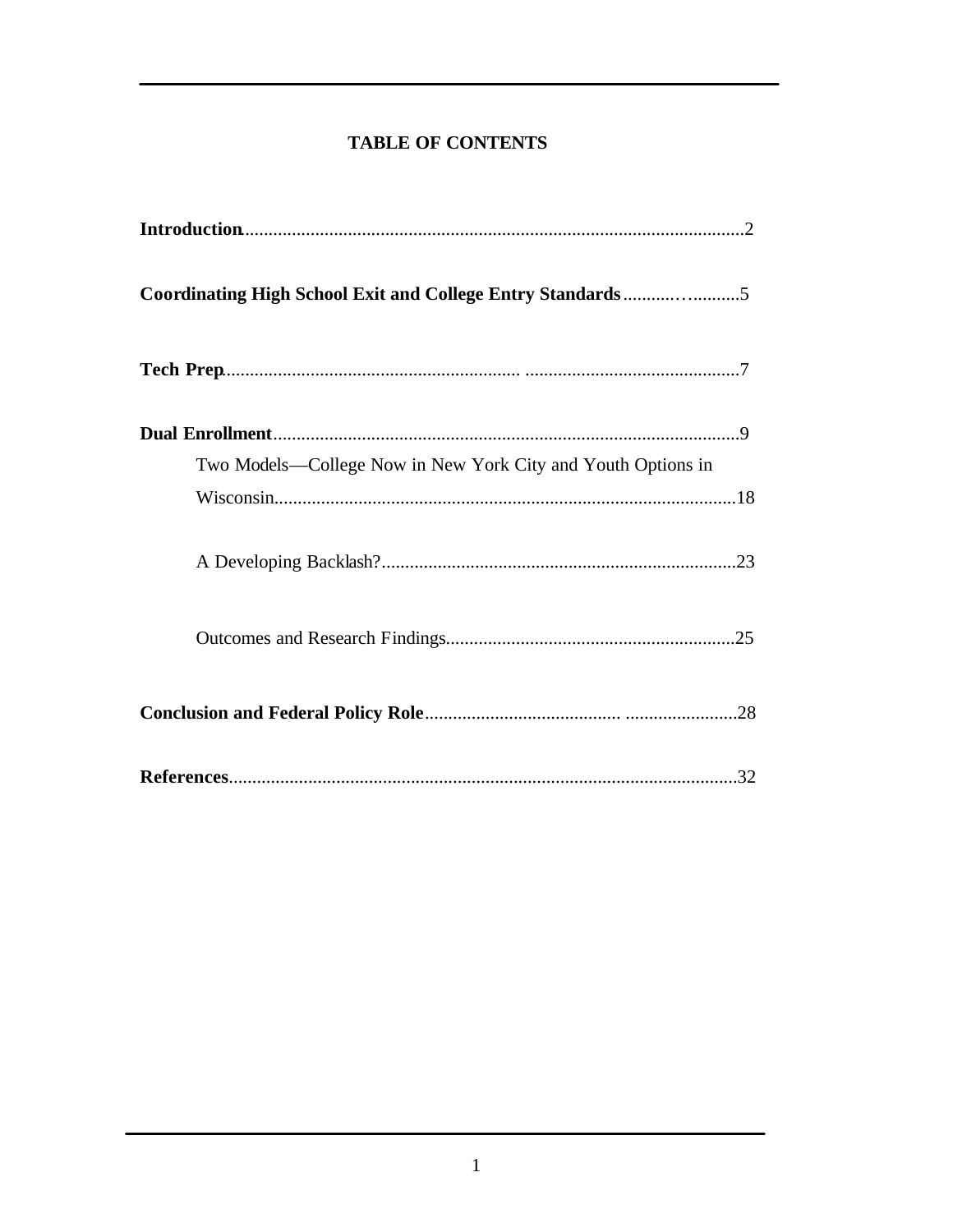#### **INTRODUCTION**

Research demonstrates clear economic benefits from continuing education beyond high school (NCES, 2001). Earning an associate or particularly a bachelor's degree has large economic returns (Grubb, 1999). As one policy organization concisely put it in terms that young people can understand: "More ed, more bread" (Kleiman, 2001). And today's youth do understand. Thus college aspirations have risen dramatically in the last two decades (NCES, 2001). This rise in ambitions is not limited to upper income families (Schneider & Stevenson, 1999); a majority of twelfth graders say that they "definitely" plan to earn a bachelor's degree (NCES, 2001).

However, far fewer young people graduate from postsecondary school than state that they intend to do so. Almost two-thirds of high school graduates enter postsecondary schools immediately after high school (NCES, 2001). Yet of those who entered postsecondary education for the first time in the 1995-1996 school year, 37 percent had left two years later without having earned a degree or certificate. In 2000, 66 percent of high school graduates aged 25 to 29 had completed some college but only 33 percent of graduates held a bachelor's degree (NCES, 2001).

Thus the transition from high school to college is an unsuccessful one for many. This slippage results from a variety of causes. Students may be unsure of how to apply for college or how to pay for it; they could be academically unprepared for higher education; or they may face what can be a frustrating task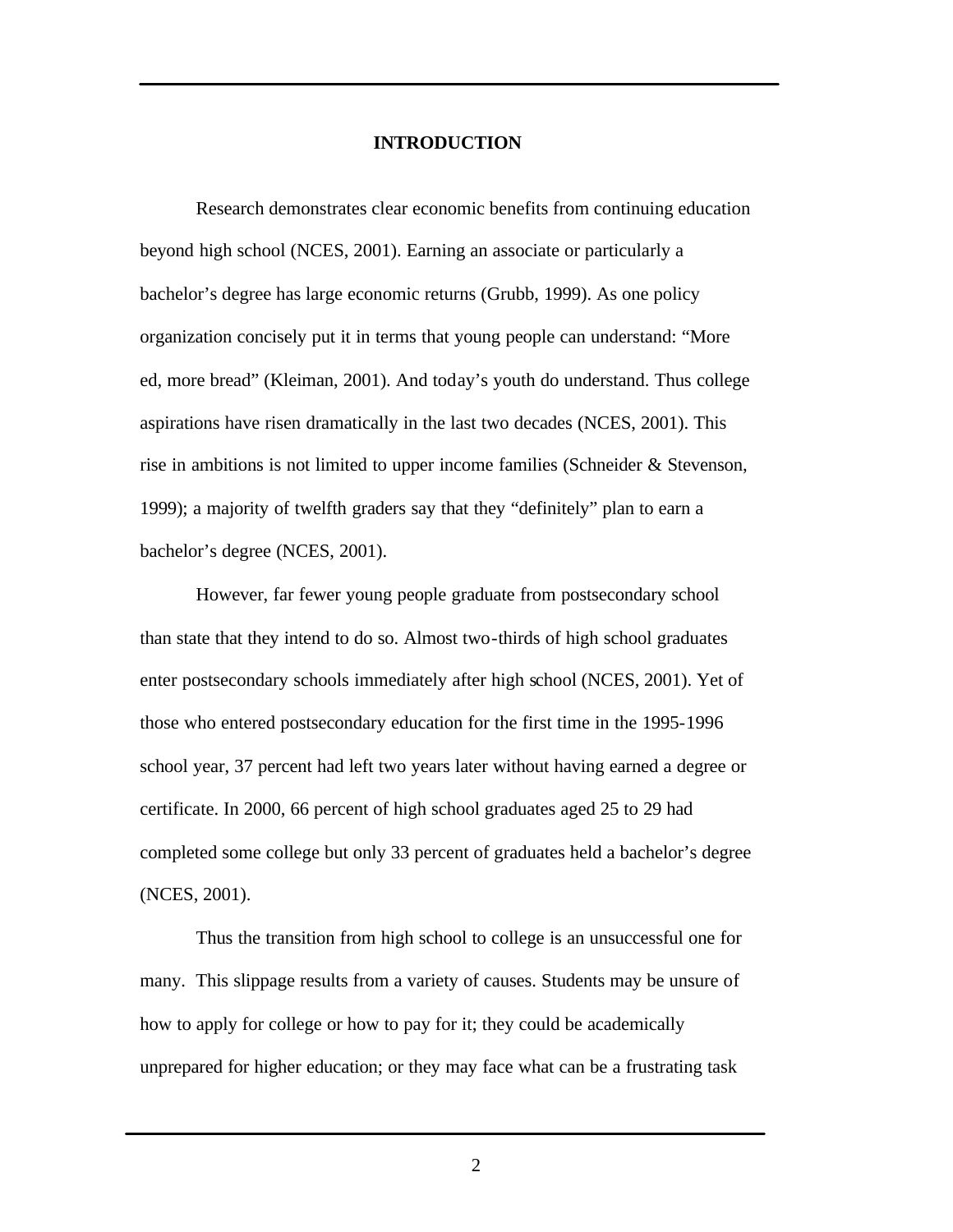of balancing school and work while searching for a course of study that will place them in a meaningful career path. One longitudinal and in-depth study of American youth summarizes the problem by finding that most high school students now "have high ambitions but no clear life plans for reaching them" (Schneider & Stevenson, 1999). This issue has recently been given new attention by organizations and groups such as the American Youth Policy Forum (2000) and the National Commission on the High School Senior Year (2001), both of which issued reports that call for, among other things, a re-thinking of how students move from secondary to postsecondary education.

What should policymakers' focus be in improving this transition for young Americans? Research does give some direction. Through analysis of the High School & Beyond national longitudinal data set, Adelman (1999) found that the strongest predictor of bachelor's degree completion was the intensity and quality of students' high school curriculum. The efforts of the last few years towards raising academic standards have included requiring the completion of more rigorous coursework for graduation, as well as defining the levels of academic content students should be learning from that coursework. And there has been progress. In 1982, only 14 percent of high school students took the minimum coursework recommended by the 1983 *A Nation At Risk* report, which is four years of English and three each of science, math, and social studies. In 1994, 51 percent of students did so (Jennings & Rentner, 1998). Enrollments in advanced math, science, and AP classes are higher than they were a decade ago (Jennings  $\&$ Rentner, 1998).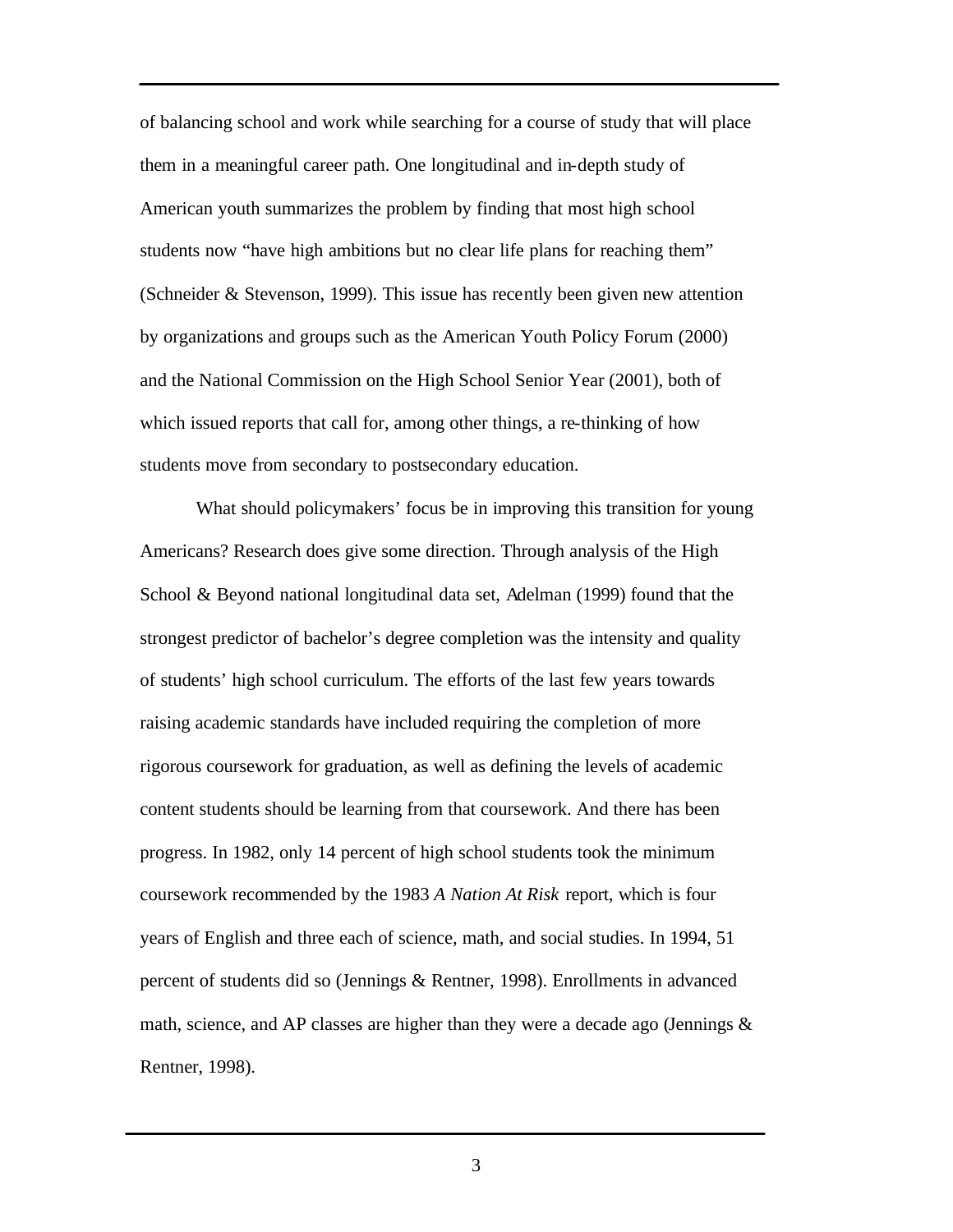Thus, while there is still a great deal of progress to be made, more high school graduates are better-prepared for further education than previously. Many believe that a continuation of the standards movement, supported by increased teacher training, will bring about further improvement (Jennings & Rentner, 1998). Yet even with an upgraded high school curriculum, school district requirements for graduation still often fall short of those for college entry and success (The Education Trust, 1999). The National Commission on the High School Senior Year (2001) reported that only ten states have aligned their high school graduation and college admissions requirements in English, and only two have done so in math. That report also gives examples of how high school exit and college entrance examinations often use different formats and emphasize different content (The National Commission on the High School Senior Year, 2001).

Some analysts argue that the open door policy at community colleges, and even at many four-year schools, gives confusing signals to high school students. According to Rosenbaum (1998), students correctly perceive that they can attend college somewhere, even though they may not completely understand that they may have to take remedial courses before they can actually start college-level studies. But while a student's record in high school does little to influence his or her ability to attend *some* college, that record is strongly related to success once the student is in college. Thus one problem is that students fail to understand what will be expected of them in postsecondary education.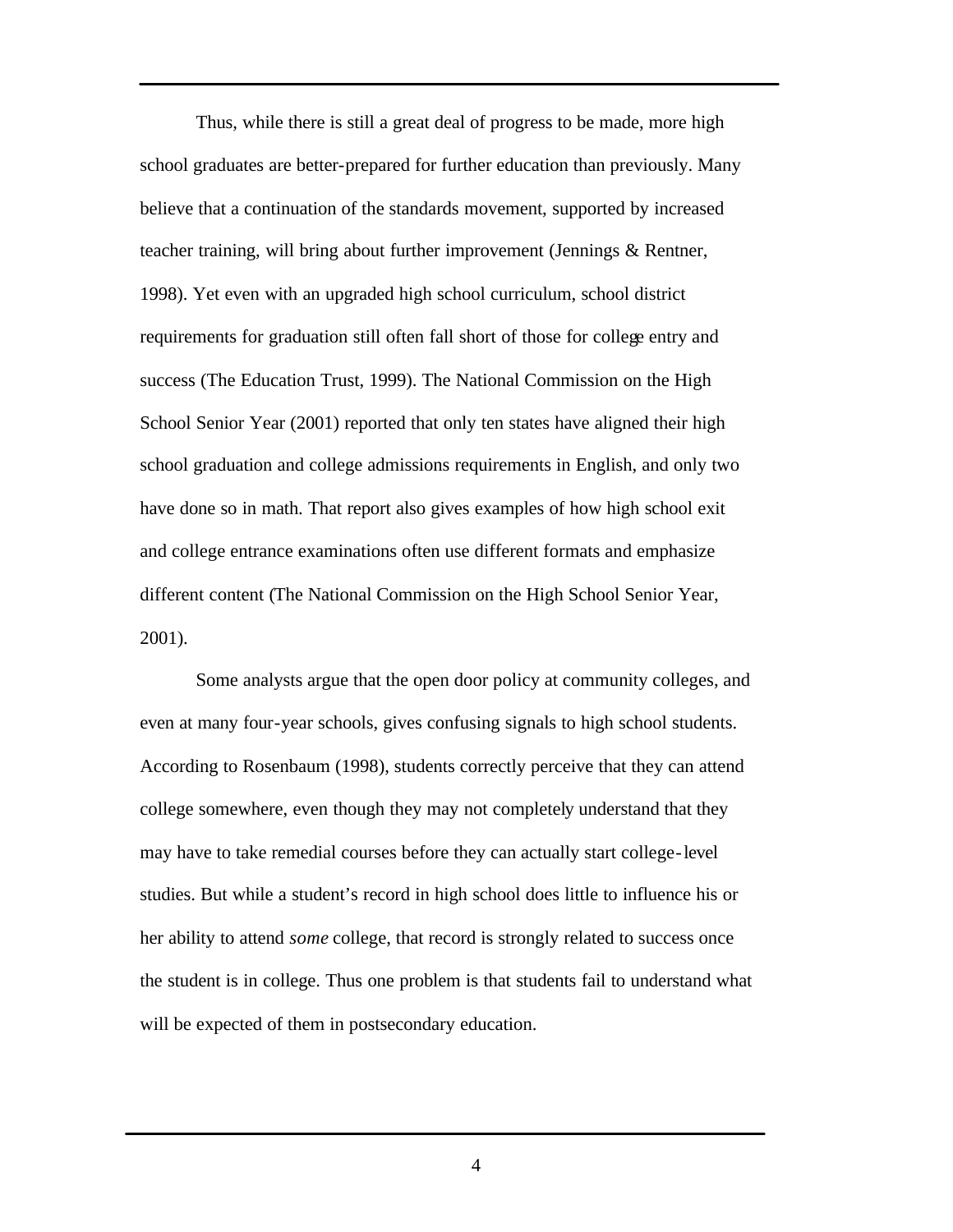What many argue is needed is much stronger communication and collaboration between secondary and postsecondary systems (Orr, 1998; 1999); communication that will help students understand what they need to know and be able to do to achieve the ambitions that so many have. In many cases, this may motivate students to take their studies more seriously. Our education system currently creates a significant break between high school and college. But as some postsecondary education becomes increasingly necessary to gain access to most reasonably well-paid jobs, this sharp division is becoming more problematic. One solution to this problem involves creating a so-called K-14 system, that shifts this divide back two years. More ambitious proposals call for a smooth transition all the way from pre-kindergarden through college – a "P-16 movement" (Kleiman, 2001).

While interest in links between high school and a broad range of colleges has grown in recent years, efforts are building on some pre-existing relationships. We will briefly review two of those relationships—the coordination of high school exit and college entry standards, and Tech Prep. The bulk of this paper will then be devoted to a discussion of one rapidly growing and promising initiative, dual enrollment.

# **COORDINATING HIGH SCHOOL EXIT AND COLLEGE ENTRY STANDARDS**

As noted above, the high school standards movement has had some success in bringing about a more challenging high school curriculum and higher-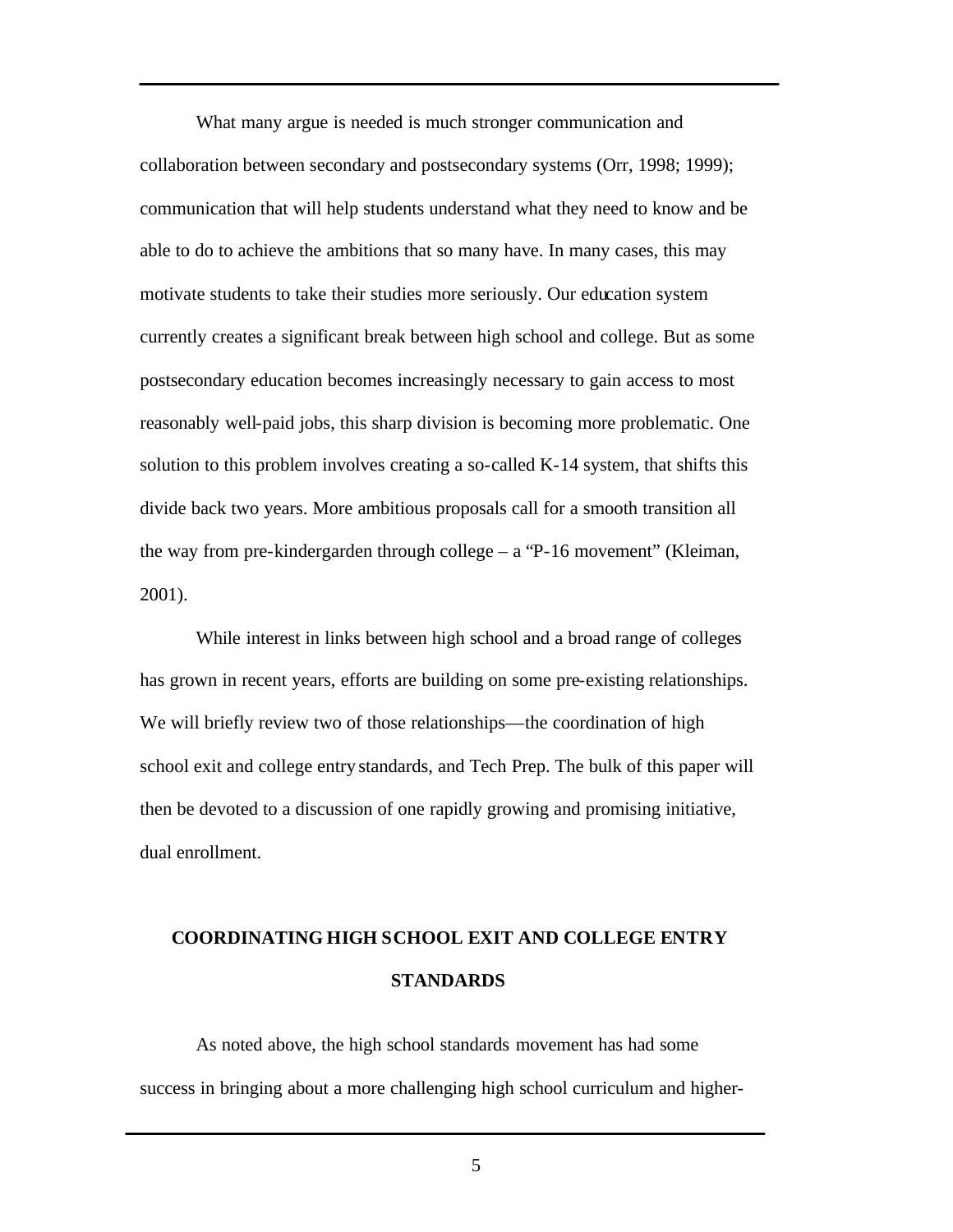level graduation requirements. Yet, as a recent report on the relationship between high school graduation and college entrance asked: "will the students who meet the state's new requirements for high school graduation be prepared to enter college without remediation, should they choose to do so?" (The Education Trust, 1999, p.3).

One state in particular has moved towards this goal. Over the past few years, New York State has made the once-optional Regents examinations mandatory for a high school diploma. At the same time, the City University of New York (CUNY) system was engaged in a self-evaluation, one result of which was the ending of remediation courses at all of its four-year colleges. According to an analysis of these events by Kleiman (2001), the CUNY Vice Chancellor saw the potential for coordination between the new tougher policies of the state and of CUNY. An outside assessment of the Regents was conducted and it was determined that a score of 75 on either the math or English exams would exempt any entering CUNY student from taking remedial classes. As Kleiman (2001) states, "New York City is among the few places making college readiness the benchmark for high school graduation" (p.12). This initiative allows students to actually take fewer tests, while understanding better what is expected of them for college-level work.

Similar, though not as far-reaching efforts can be found elsewhere. Some colleges are now reporting applicants' scores on placement examinations to their high schools. Orr (1999) found evidence of this in her research at four community colleges, and notes that the high school teachers were surprised to learn how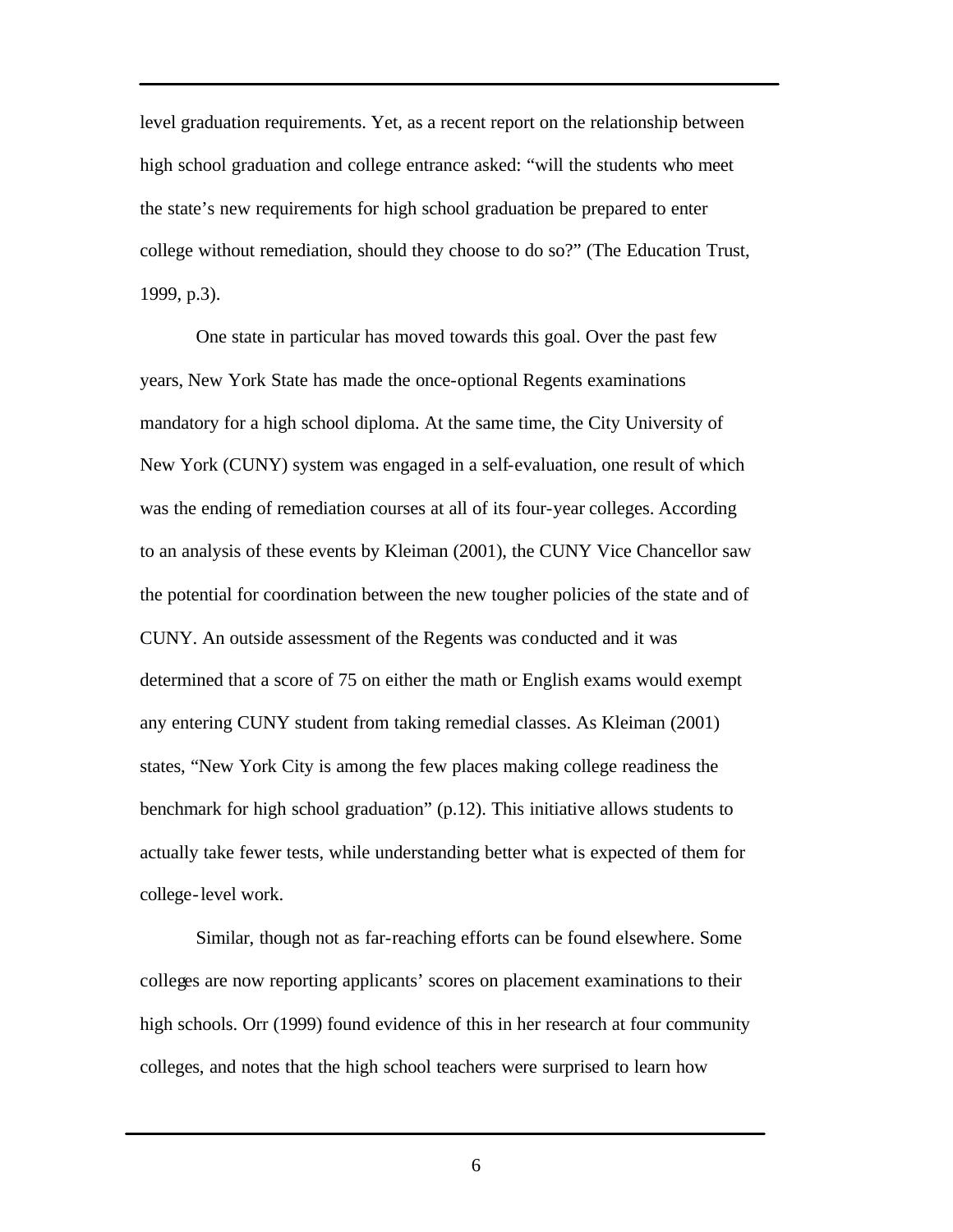poorly their students had performed on the tests. The National Commission on the High School Senior Year (2001) recommends that college placement examinations be given to high school students as early as the  $10<sup>th</sup>$  grade, to help students and their parents (and, we would add, their teachers) begin to gauge their readiness for college-level work.

#### **TECH PREP**

Tech Prep is frequently mentioned as a program that is making some progress in formalizing articulation between secondary and postsecondary education (see Orr, 1998; 1999; Ba iley & Morest, 1998). Originally conceived in the early 1980s by Dale Parnell (1985) with the goal of improving the transition between high schools and community colleges, Tech Prep offers students planned career pathways that link high school classes to advanced technical education at the colleges. These programs usually begin during the last two years of high school and continue into the first two years of college.

Tech Prep began receiving federal funding in 1990 and has grown considerably. At the local level, Tech Prep is organized by consortia of businesses and secondary and postsecondary educational institutions, and according to a 1993 survey carried out by Mathematica Policy Research, 69 percent of all school districts reported membership in a consortium (Silverberg, Hulsey, & Hershey, 1997). The number of community college and postsecondary school consortia members has grown considerably during the mid-1990s (Silverberg, Hulsey, & Hershey, 1997). However, while a 1995 survey found that Tech Prep is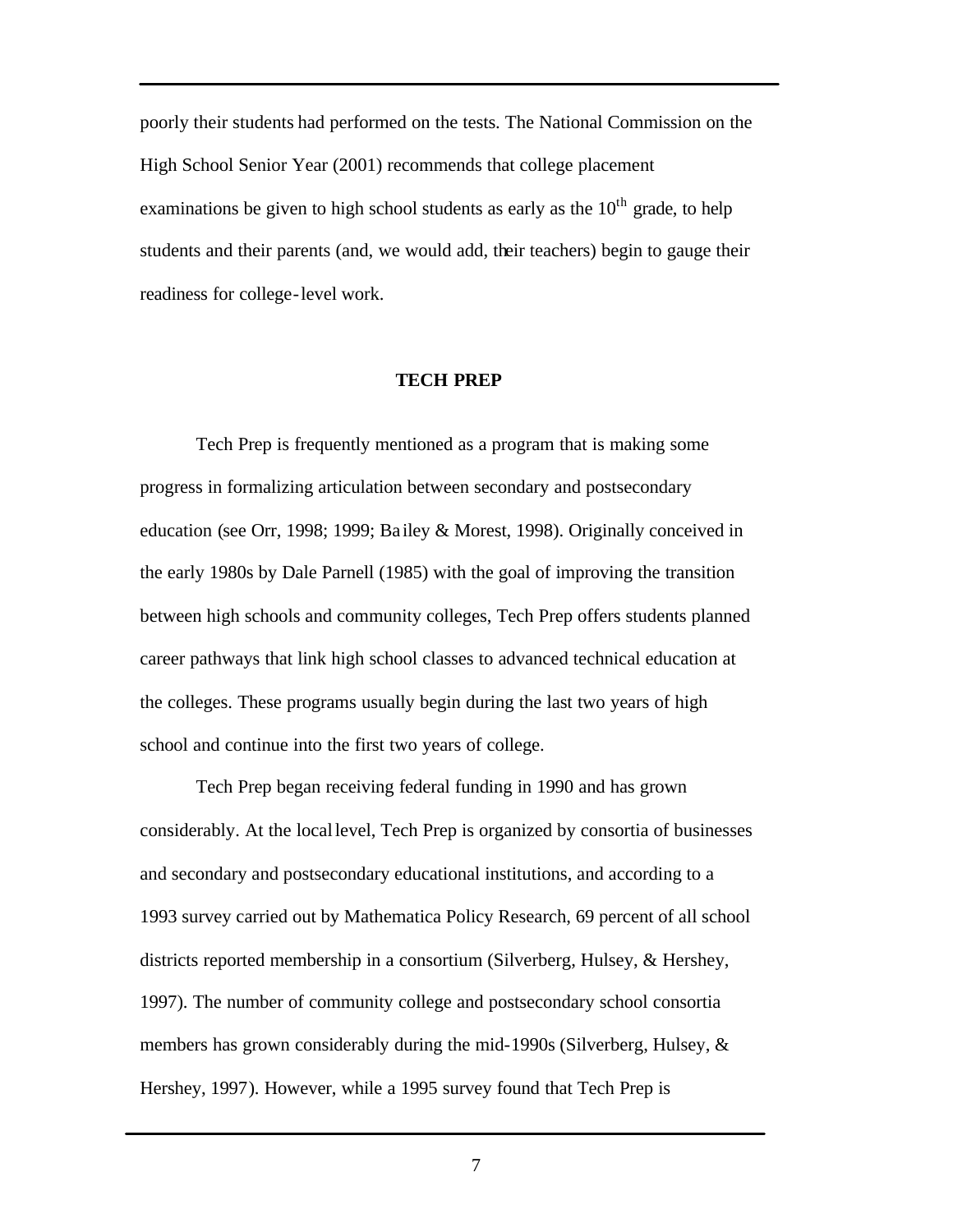potentially available to 88 percent of secondary school students, only 8.4 percent  $(740,000)$  were actually participating in these programs (Silverberg, Hulsey,  $\&$ Hershey, 1997).

A longitudinal study of thousands of Tech Prep and non-Tech Prep participants is currently underway (see Bragg, 2001). Researchers engaged in this study have identified different models of Tech Prep and are tracking the two groups of subjects. Findings so far are that at least 65 percent of Tech Prep participants enrolled in some form of postsecondary education within one to three years of high school graduation, a figure comparable to national data. Findings on persistence in postsecondary education are not yet available.

A great deal of attention has been paid to Tech Prep in the literature, because of its promise in strengthening collaboration between secondary and postsecondary schools. However, the initiative is hampered because it is often perceived as a high school vocational program, while the emphasis of secondary education is increasingly on academics. Bragg (2001) found that Tech Prep students often are not aware that the courses taken in high school generate college credit, and Hershey et al. (1998) found widespread implementation of a model that targeted vocational students and was not recognized by them as a course of study leading to postsecondary education. It seems that Tech Prep's goal of creating sequences of linked high school and community college coursework has proven challenging. In our own research at community colleges, administrators and faculty have shown a mixed reaction to Tech-Prep. In the last few years, dual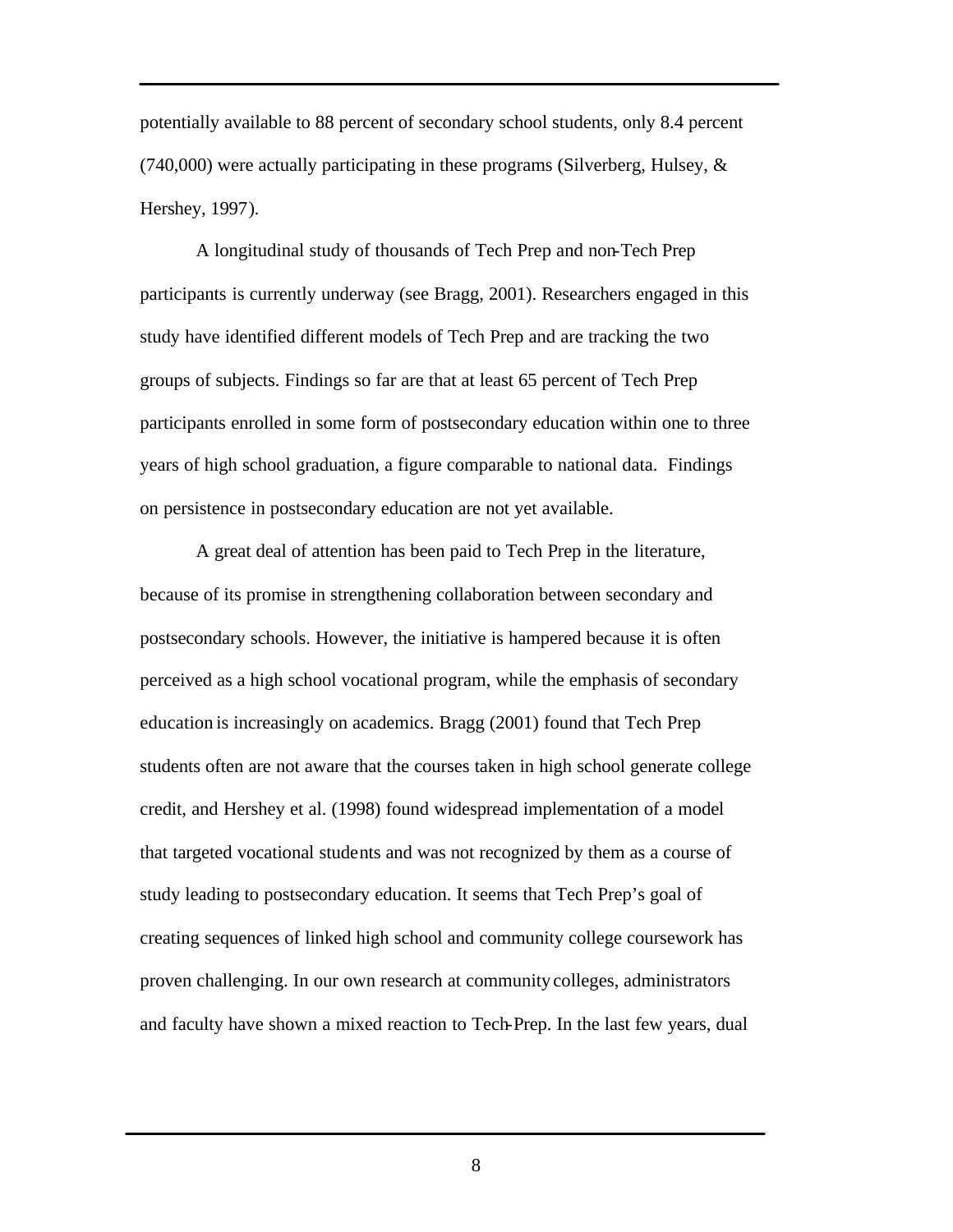enrollment, another program to link high school and college, has attracted much more enthusiastic attention.<sup>1</sup>

#### **DUAL ENROLLMENT**

Dual enrollment programs, currently being implemented in many states and localities, are another example of a way to link high school and college. Though such programs, often called "concurrent enrollment" or "dual-credit" programs, have existed for over thirty years, their enrollments have increased rapidly recently. They are often seen as a way to offer high school students access to coursework not available at the high school as well as a means of exposing them to the academic demands of college. As dual enrollment requires formal linkages between high schools and colleges, they are also a mechanism for promoting partnerships between the two education sectors.

#### *Why Dual Enrollment?*

 $\overline{a}$ 

Dual enrollment programs allow high school students to enroll in a college course prior to high school graduation, giving them first-hand exposure to the requirements of college-level work while gaining high school and college credit simultaneously. Traditionally, these programs have been reserved for highachieving students. Dual enrollment in this sense has been seen as offering gifted students an academically challenging alternative to remaining in their regular,

 $1$  In the last five years, Community College Research Center teams have conducted fieldwork at over 30 community colleges around the country. While we have not yet compiled the data collected that are specific to Tech Prep, our impression is that Tech Prep is usually a small effort aimed towards vocational students and does not tend to be viewed as a college transition program for a broad population of students.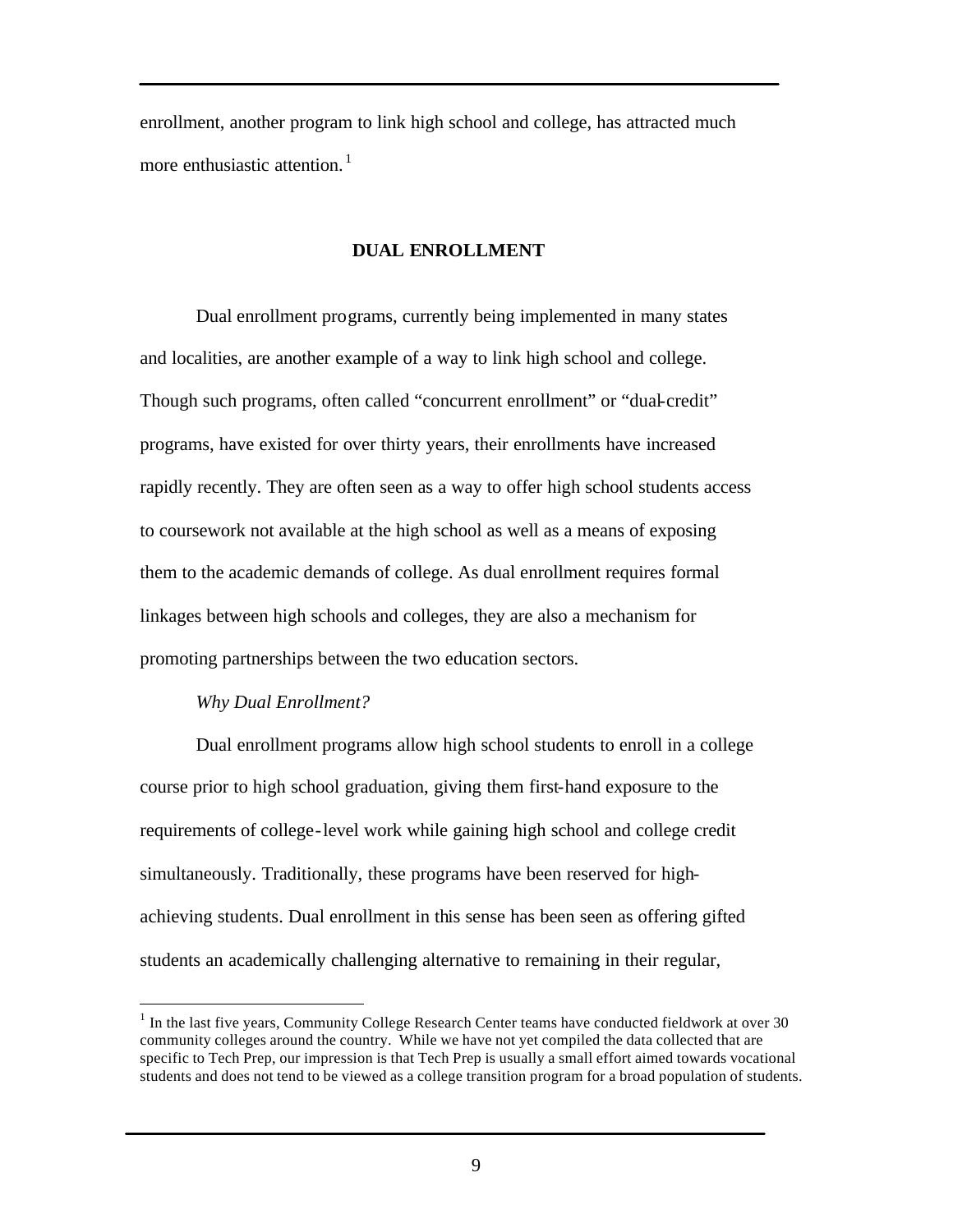age-graded high school programs (Rogers and Kimpston, 1992).<sup>2</sup> All but the most advanced students are usually excluded from this model of dual enrollment. Proponents of this view believe that less advanced students might not be academically prepared for college-level work, and that offering "easy" access to college will reduce their motivation to achieve at high levels in high school (Greenberg, 1988).

Recently, however, some educators have argued that middle and even lowachieving students can benefit from dual enrollment programs. Policy reports issued by such groups as the National Commission on the High School Senior Year (2001) have emphasized the frequency with which young people opt out of challenging coursework in the final year of high school. They note that the senioryear high school curriculum can have little meaning for students' post-high school experience, as students have frequently already completed graduation and collegeentry requirements. Thus, dual enrollment, with its college-credit-bearing component, is seen as a way to encourage students who might otherwise "slack off" to engage in demanding coursework during the final year of high school.

In addition, some believe that under-achieving students can actually perform at a much higher level; these students are just not motivated to do so because they are bored in class or see little relationship between their achievement in high school and their future success (Lords, 2000). Offering these students dual

 $\overline{a}$ 

In contrast, dual enrollment appears to have more widespread support as a program that is potentially farreaching.

 $2$  This type of dual enrollment can also occur prior to high school; for example, gifted junior high school students may enroll in a high school for part of their instruction and the junior high school for the remainder. As such implementations of dual enrollment do not address the transition from secondary to postsecondary education and are limited to the most advanced students, they are outside of the scope of this paper.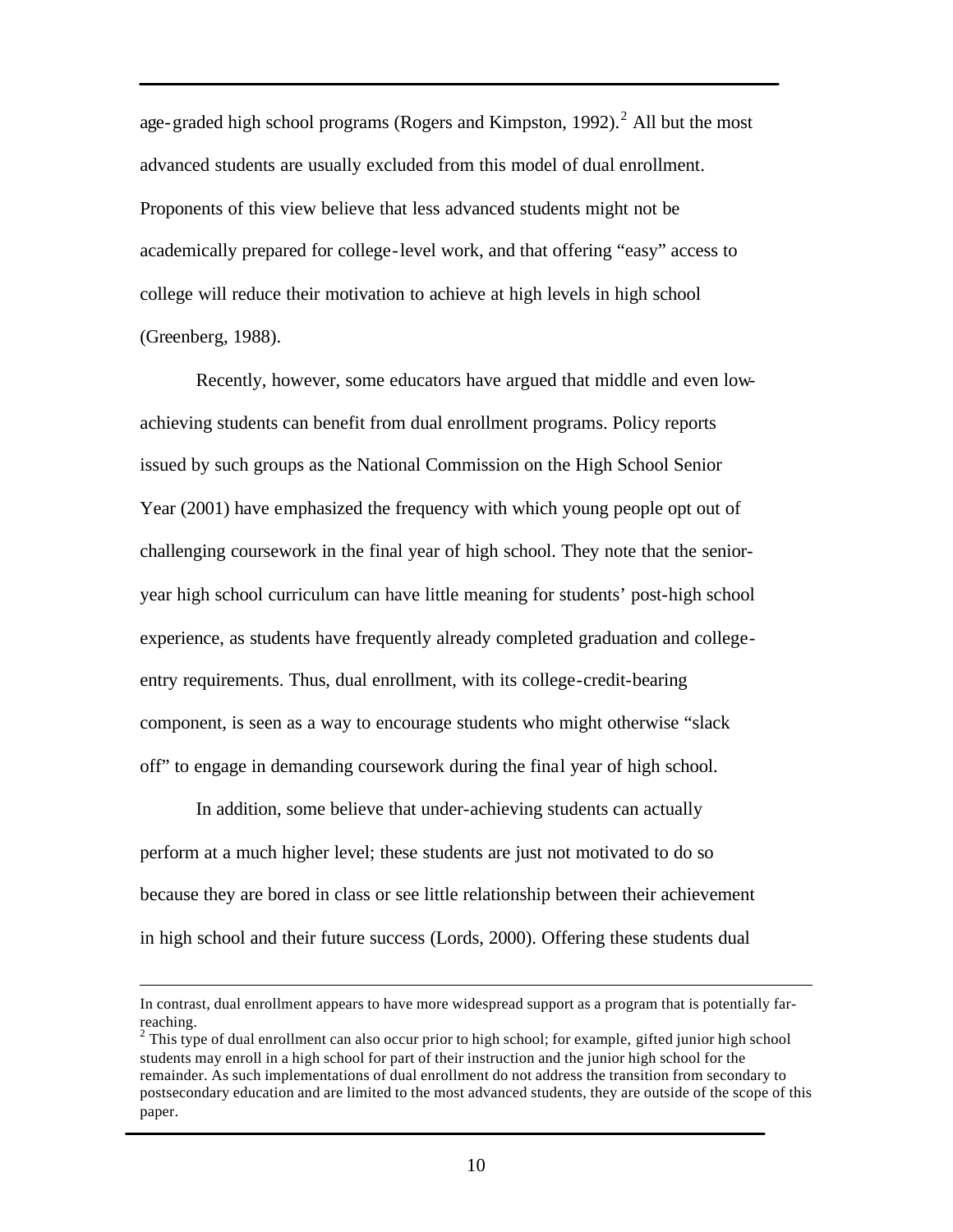enrollment opportunities—academically rigorous and engaging courses—might promote hard work and high achievement. Thus the presumed challenge of dual enrollment courses is viewed as a way to motivate students to work harder than they would in a regular high school class. This is consistent with the popular view that a wide range of students respond well to high expectations.

 The relationship found between a rigorous high school course-load and success in postsecondary education (see Adelman, 1999) serves to encourage the spread of dual enrollment for middle and low-achieving high school students. Dual enrollment is seen as a way to increase students' exposure to high-level, challenging courses prior to college enrollment. In short, it is a way to increase the intensity and rigor of the high school curriculum. And, as it is this intensity that is most closely connected to students' future success in college, it is hypothesized that challenging students through dual enrollment programs will lead to high levels of college success.

In connection with the emphasis on increasing the rigor of the high school curriculum is a third rationale for opening dual enrollment programs to a wider range of students: the ability to offer students a wider array of curricular choices. In the face of budgetary pressures, high schools must often limit the courses that they offer; science and technical courses, which require expensive lab equipment, and upper level courses, which usually have small enrollments, are often eliminated from the high school curriculum in favor of less expensive (and less rigorous) courses (Robertson, Chapman and Gaskin, 2001). "Extras," such as music and drama programs, are also frequently eliminated. Dual enrollment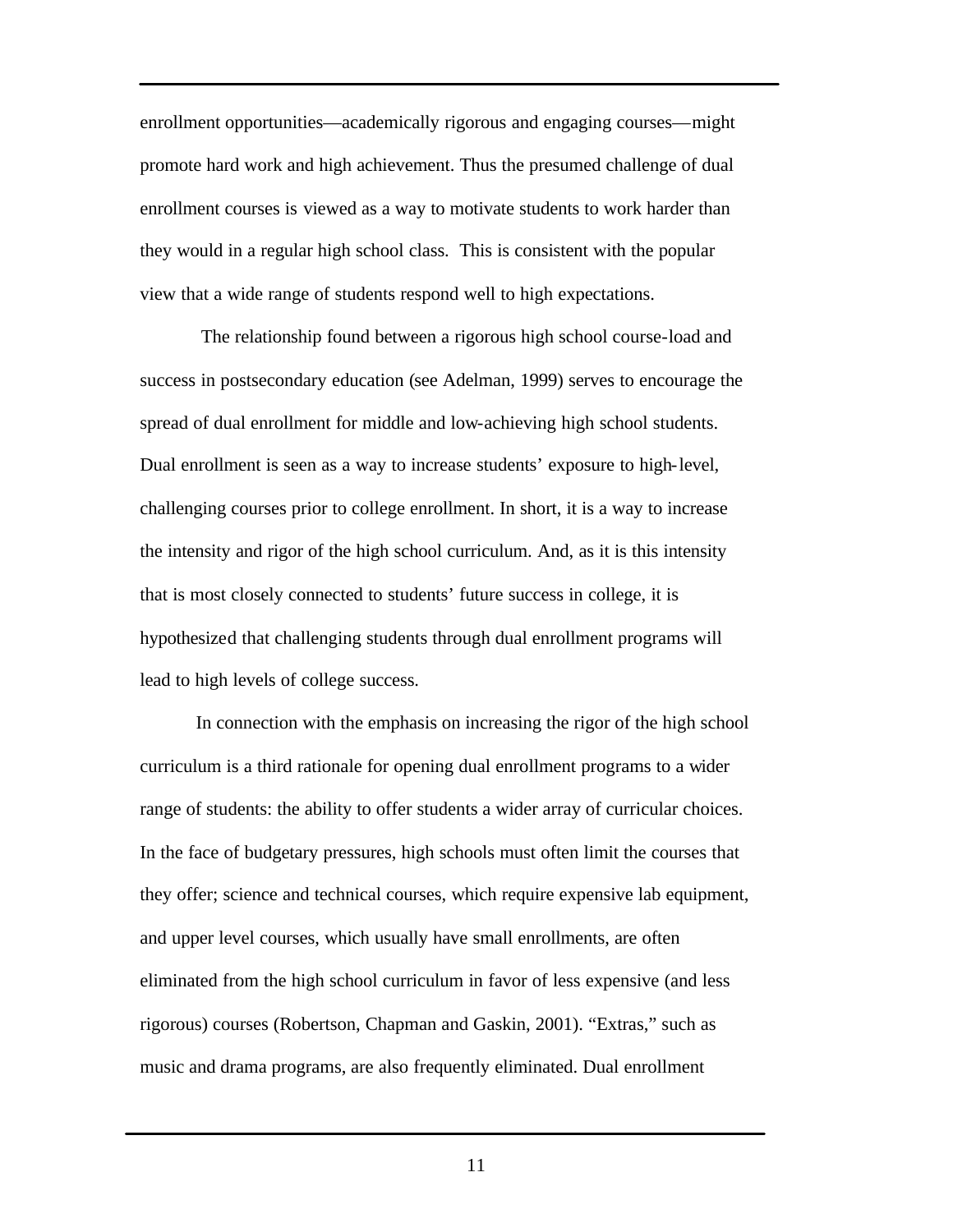programs enable students to take advantage of such courses at the college level, thus exposing them to the rigors of lab science or advanced foreign language even if the high school itself is unable to provide such instruction (Adelman, 1999). Therefore, using dual enrollment to supplement the high school curriculum can potentially increase student motivation (by expanding the selection of interesting and challenging courses) and student success in college (by exposing them to advanced coursework).

These benefits are particularly important for vocational students. The increased emphasis on academics and standards has led to a de-emphasis on vocational coursework in the high school. Such courses, particularly those that are lab-intensive and in need of regular updating, such as automotive technology, printing, or welding, are being phased out in many high schools in favor of academic coursework (Rafn, 2002). The presence of well-developed vocational courses and labs at community and technical colleges means that dual enrollment can provide such options for students who may not have access to vocational education in their high school. The community college's traditional role as a provider of technical education makes such a partnership with high schools an ideal endeavor—students are able to take vocational courses, high schools can focus on creating curricula that enable all students to meet high academic standards, and two-year institutions are able to fill their technical classes and create a "pipeline" of future students.

In addition to facilitating the academic transition to college, dual enrollment can help students make the psychological transition. Frequently,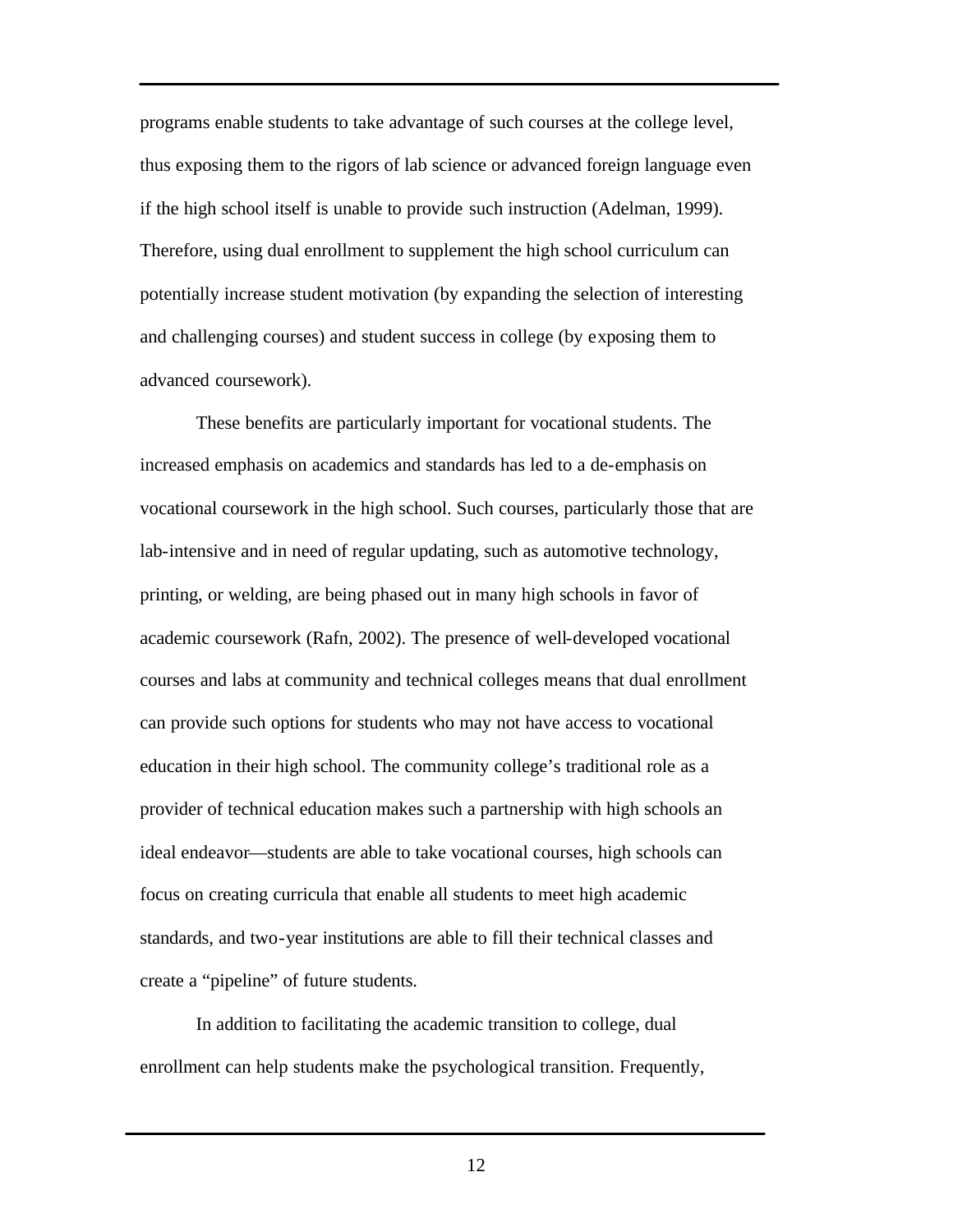students who do not persist in college cite non-academic factors as reasons for dropping out: they are overwhelmed by the new institution, they are unfocused, or they had unrealistic expectations of the college experience (Noel, Levitz, and Saluri, 1985). Because many (though not all) dual enrollment programs include time on campus and exposure to the non-academic side of college, it can serve as a demystifying experience for students, allowing them to acclimate to the college environment earlier. Many programs offer their high school students access to oncampus activities and support centers, allowing students to learn about these services before they need them. Young people can begin to understand what will be expected of them as college students, potentially increasing their confidence and helping them to navigate the transition. Giving students a realistic expectation of what college is like enables them to adjust more easily to full-time college life upon high school graduation. Alternatively, expensive false starts in college can be avoided, as a dual enrollment experience may show some students that college, at least at this time, is not for them.

The spread of dual enrollment programs is, to some degree, the result of the rising cost of college. As many dual enrollment programs are free to participating students, they serve as an inexpensive way for young people to earn college credit, thus lowering the long-term cost of a college degree (Orr, 2002). The ability of students to accumulate college credit, in some cases up to almost a full year's worth, prior to entering college allows them to both shorten the time it takes to earn their degree and save significantly on the overall cost of their education. Some states have sought to encourage this, partly for fiscal reasons. In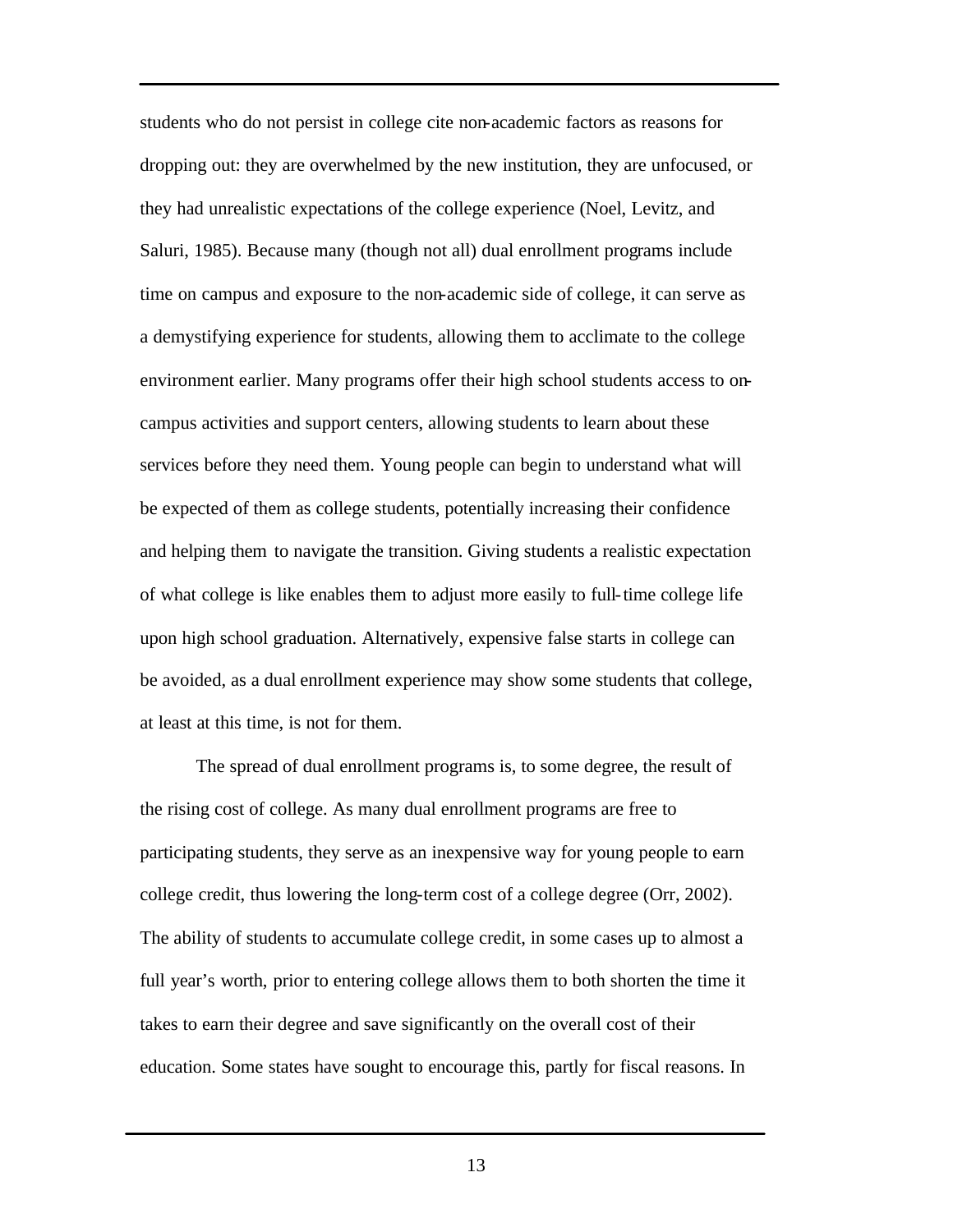Utah, 75 percent of junior and senior year tuition at state universities is waived for students who earn an associate degree, with the help of dual enrollment, by the summer after their graduation from high school. Although this program is quite new, the large number of courses offered through the state's concurrent enrollment programs, particularly in Salt Lake City, gives reason to believe that some proportion of high school graduates will be able to take advantage of this option. Given the potential financial advantages of such programs, some advocates for their expansion have argued that limiting them to only the most academically able limits access to educational opportunity and is thereby contrary to the mission of public education (Greenberg, 1988).

Community colleges may also benefit financially from dual enrollment programs. In particular, where dual enrollment courses are taught in the high school, using high school teachers (who are certified as eligible) who are paid at an adjunct rate, the costs to the college are extreme ly low. If state policy is to reimburse the colleges at a full FTE rate for dual enrollment students, then colleges could generate net revenues from these programs, even if they forgo tuition. In cases in which the high school or the individual students pay tuition, then the college could benefit even more. However, it should be pointed out that in many states, community college financing, especially where local property taxes are particularly important, is less sensitive to enrollments; and in these cases, individual colleges may have no direct financial incentive to expand dual enrollment. On the other hand, even when there is no financial incentive, college administrators may see political and recruitment benefits of these types of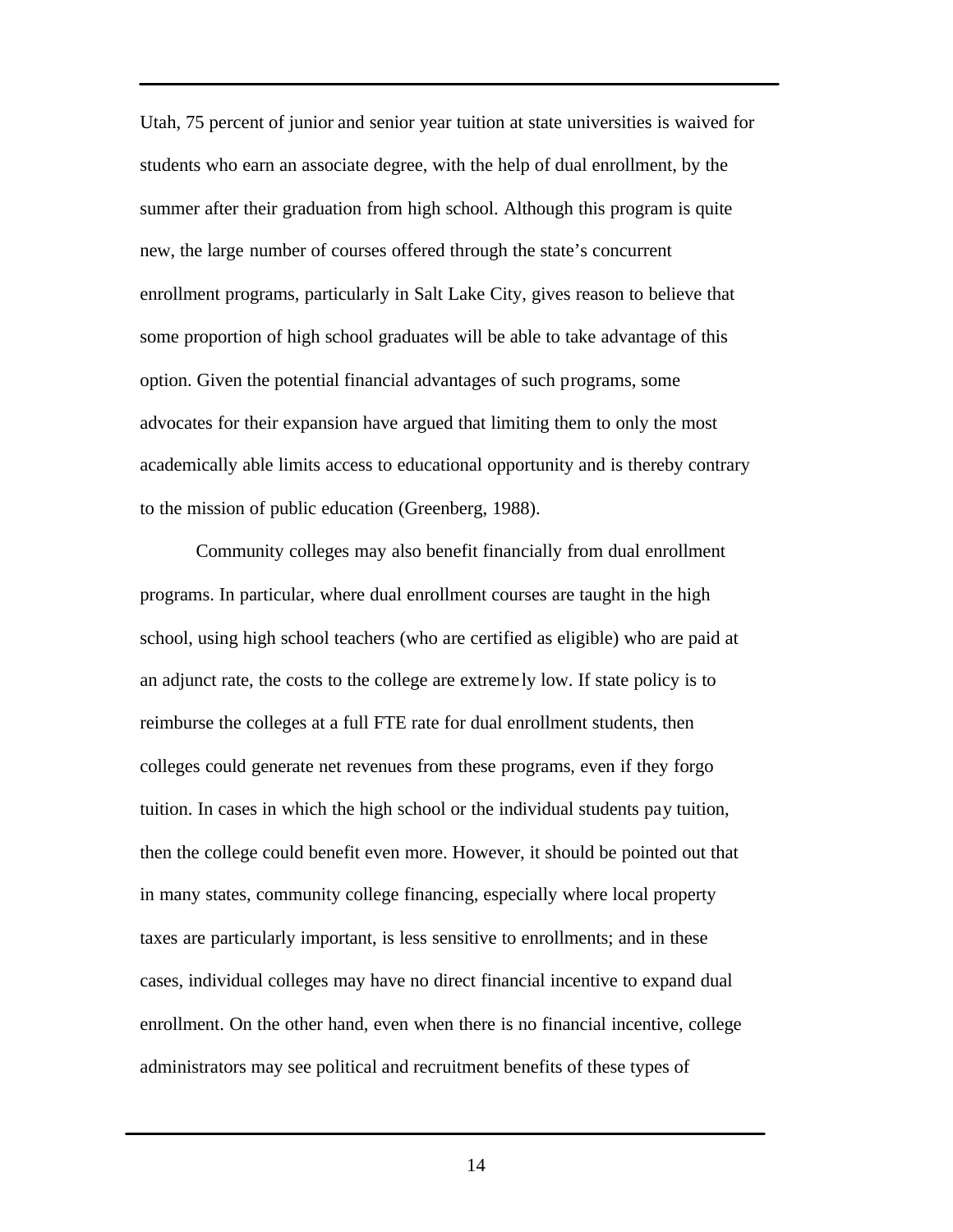relationships with high schools and local communities (Bailey and Morest, in press).

#### *What do dual enrollment programs look like?*

The above arguments in favor of the spread of dual enrollment have proved compelling. Though no exact count of the number of such programs or enrolled students is available, most evidence indicates that participation is growing rapidly. A 2001 report by the Education Commission of the States reported that all but three states have some sort of dual enrollment program, though the comprehensiveness and institutional arrangements promoting the programs vary widely (ECS, 2001). In Virginia, there were 6,700 high school students in dual enrollment programs in 1997, as compared to only 2,000 in 1991 (Andrews, 2001). In New York City, where a concentrated effort to increase dual enrollment is underway, the number of colleges offering dual enrollment grew from six to 17 between 2000 and 2001; nearly 12,000 New York City high school students enrolled in a credit-bearing college course during the 2000-2001 school year (Kleiman, 2001). In our own fieldwork through the Community College Research Center, we have noted a significant increase in the awareness and enthusiasm about dual enrollment in just the last two or three years.

The strong growth in dual enrollment programs masks variation among state policies and institutional arrangements. While, by definition, dual enrollment programs allow high school students to take college courses and earn credit at the high school and college levels simultaneously, the funding streams, academic requirements or prerequisites, and structure of the programs range widely.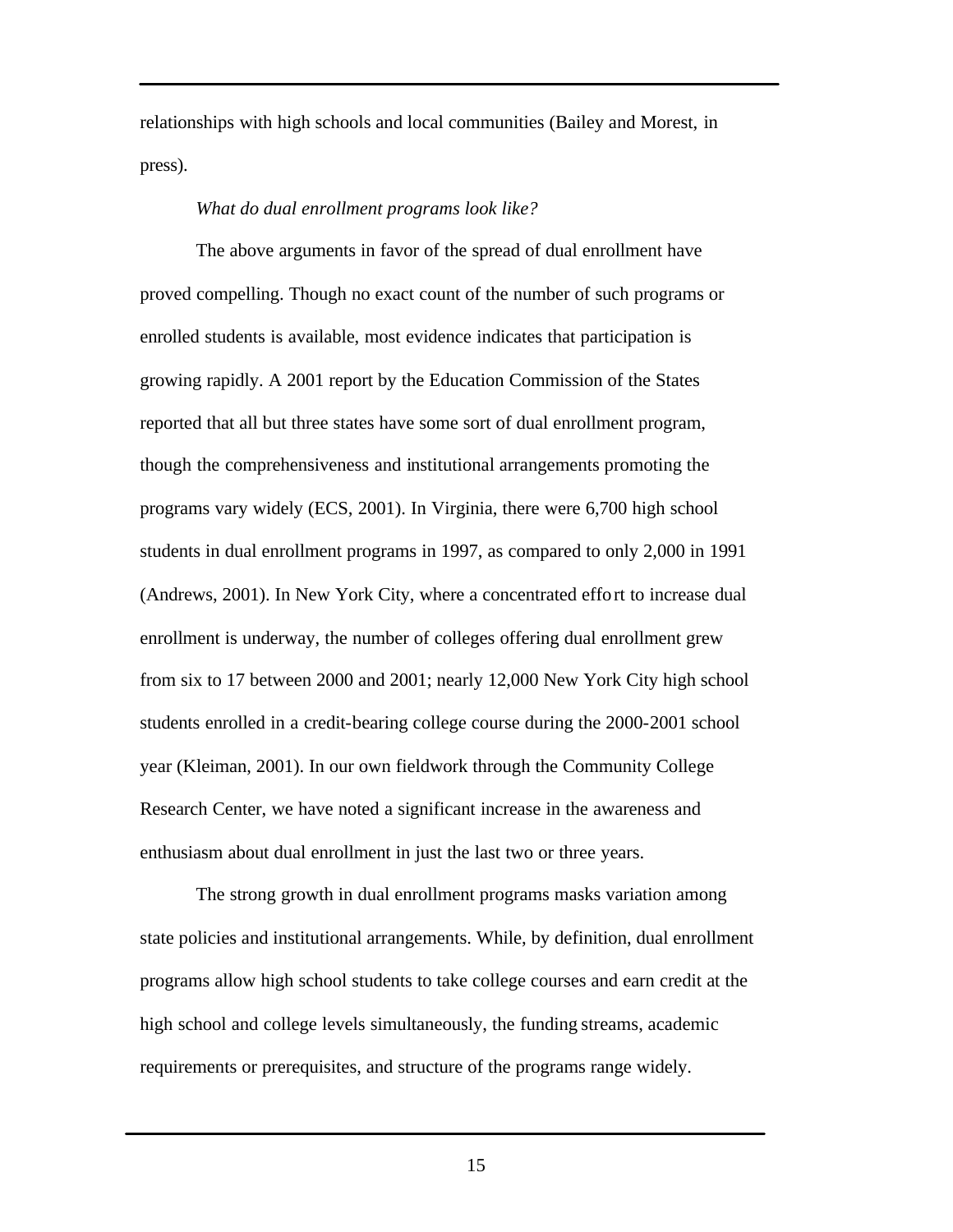Funding, in particular, has been a difficult issue for states to address, and funding streams for dual enrollment programs vary (Orr, 2002; Boswell, 2001). Some states' legislation requires the state or local school district to pay students' tuition at the college they are enrolled in, while others compel students to pay their own tuition and fees, and still others allow funding decisions to be made at the local level. Likewise, some states allow both the high school and the college to count dual enrollment students as part of their full time equivalent (FTE) when calculating state financial support, while others allow colleges to charge fractional FTEs for dual enrollment students. Policy addressing dual enrollment is so new that these funding mechanisms are still evolving, and are thus difficult to categorize.

The determination of which high school students are eligible for dual enrollment programs also varies (Boswell, 2001). As noted earlier, the trend is to open access to dual enrollment to a wide range of students, with the hope that less-motivated high school students will benefit from the challenge of a college course. However, concerns about quality, rigor, and the maintenance of collegelevel standards within dual enrollment courses have led many states and educational institutions to require that dual enrollment students meet at least minimum academic requirements. Some are quite rigorous, requiring high levels of academic achievement and/or high scores on standardized tests, while others stipulate that students be able to pass the proficiency tests given to all incoming college freshmen. Some states and colleges allow local high schools to determine which students are qualified for dual enrollment programs. In general, it appears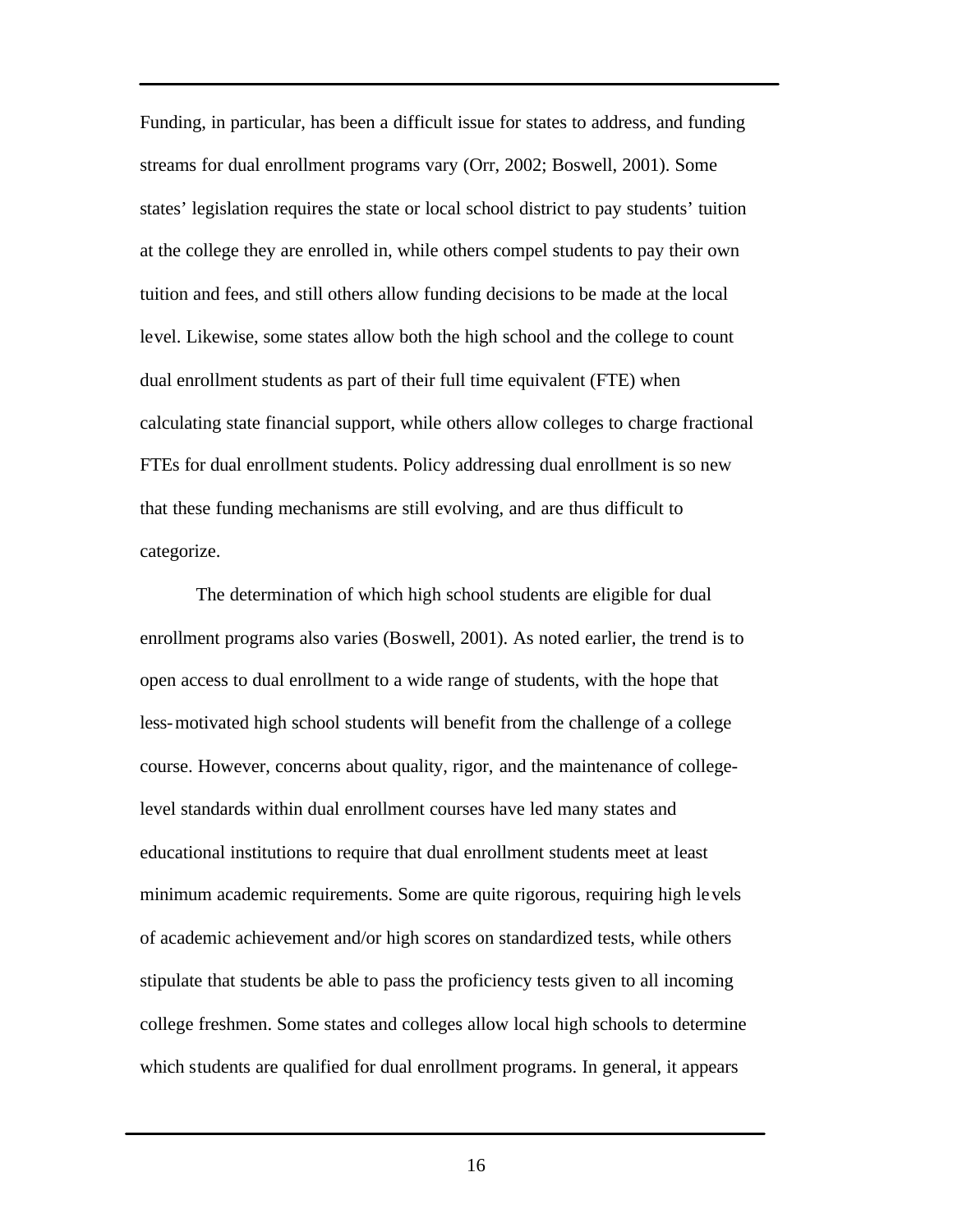that dual enrollment is still targeted to highly motivated and academically proficient students, although participation has spread from the most academically gifted to a slightly broader population of students. However, national data are not available to confirm this perception.

A wide range of courses is offered to students through dual enrollment. Unlike with Tech Prep, dual enrollment options may include advanced liberal arts coursework, though in some areas the program is used to provide vocational education. In Wisconsin, for example, students can take any course not offered at their high school, while other programs, such as in Salt Lake City, limit high school students to courses offered specifically for dual enrollment purposes. Again compared with Tech Prep, course offerings are simplified because the program does not aim for linked sequences of courses but just offers a menu of single choices. Estimates of how many students are enrolled in various course types—advanced math and science, liberal arts, or vocational courses—are inconclusive.

In addition to financing and admissions differences, dual enrollment programs can be distinguished by a number of implementation characteristics. One researcher currently studying dual enrollment in community colleges, Margaret Terry Orr of Teachers College, Columbia University, has categorized the differences as occurring along these features (Orr, 2002):

*Course Content:* While many dual enrollment courses use the identical course content as traditional college courses, often requiring students to take the same exams and complete the same assignments as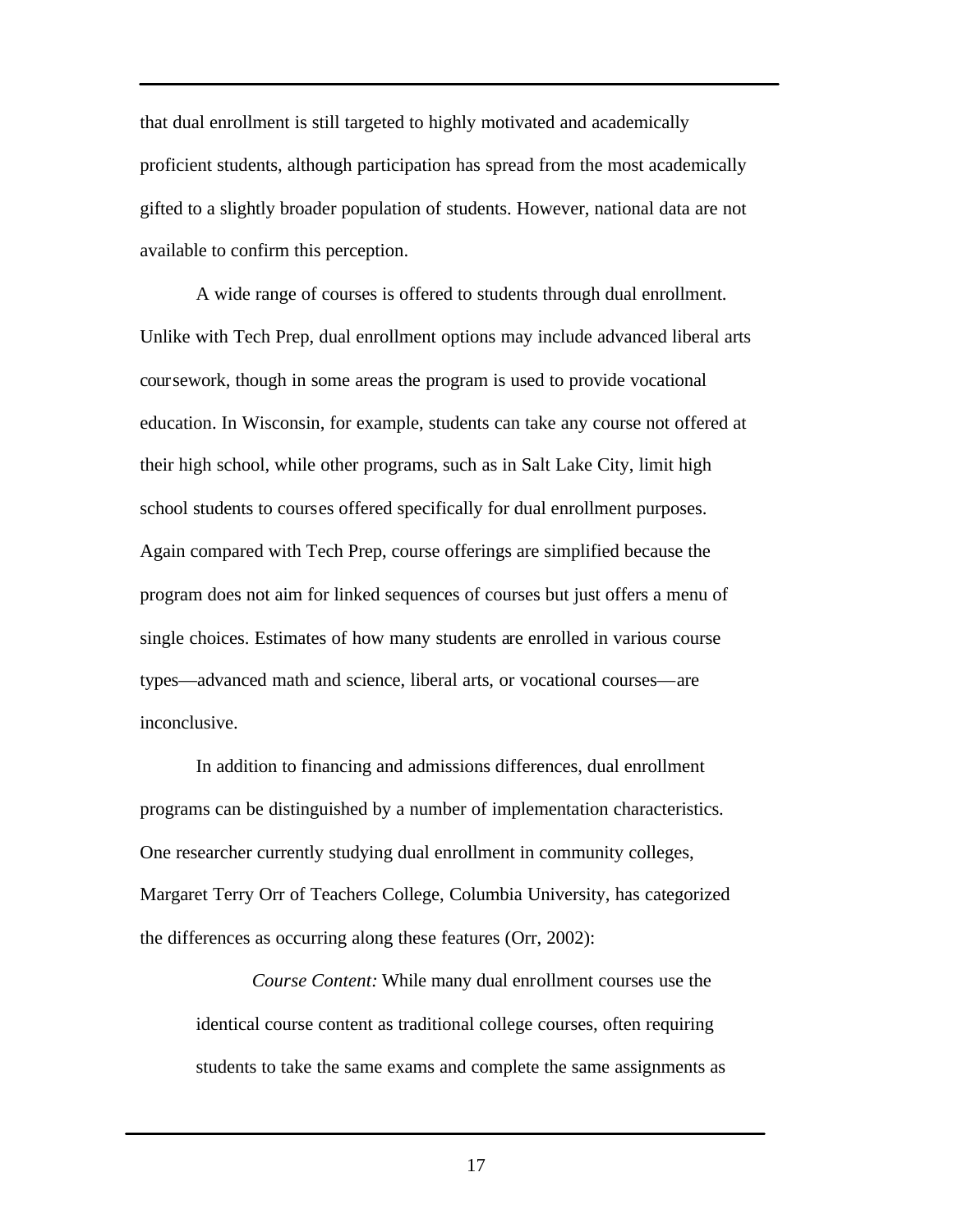their college-aged counterparts, some programs use a modified format, whereby the course is specially designed for high school students.

*Location:* Dual enrollment courses can be offered on a college campus or at the high school of enrolled students. At the high school, the course may either be delivered in a traditional classroom format, or may be delivered via video or television. A small but growing portion of dual enrollment courses are also delivered via the Internet.

*Instructors:* Dual enrollment courses can be taught by regular college faculty or by specially certified high school teachers. When high school teachers teach the courses, a lengthy certification process is often required; the question of who certifies teachers as suitable dual enrollment instructors is not easily solved, however, and is a thorny issue for policymakers.

*Student Mix:* Some dual enrollment programs teach high school students separately, in their own classes, while others combine high school students and college students in the same course.

*Credits Earned:* Some dual enrollment programs offer students their college credit immediately upon completing the college course. Others, however, offer students "credit in escrow," meaning that they must enroll in postsecondary education in order to receive the credit. An additional issue in this area is the transferability of dual enrollment credits; the ability of students to transfer the credits earned through dual enrollment to public and private four-year institutions is not clear.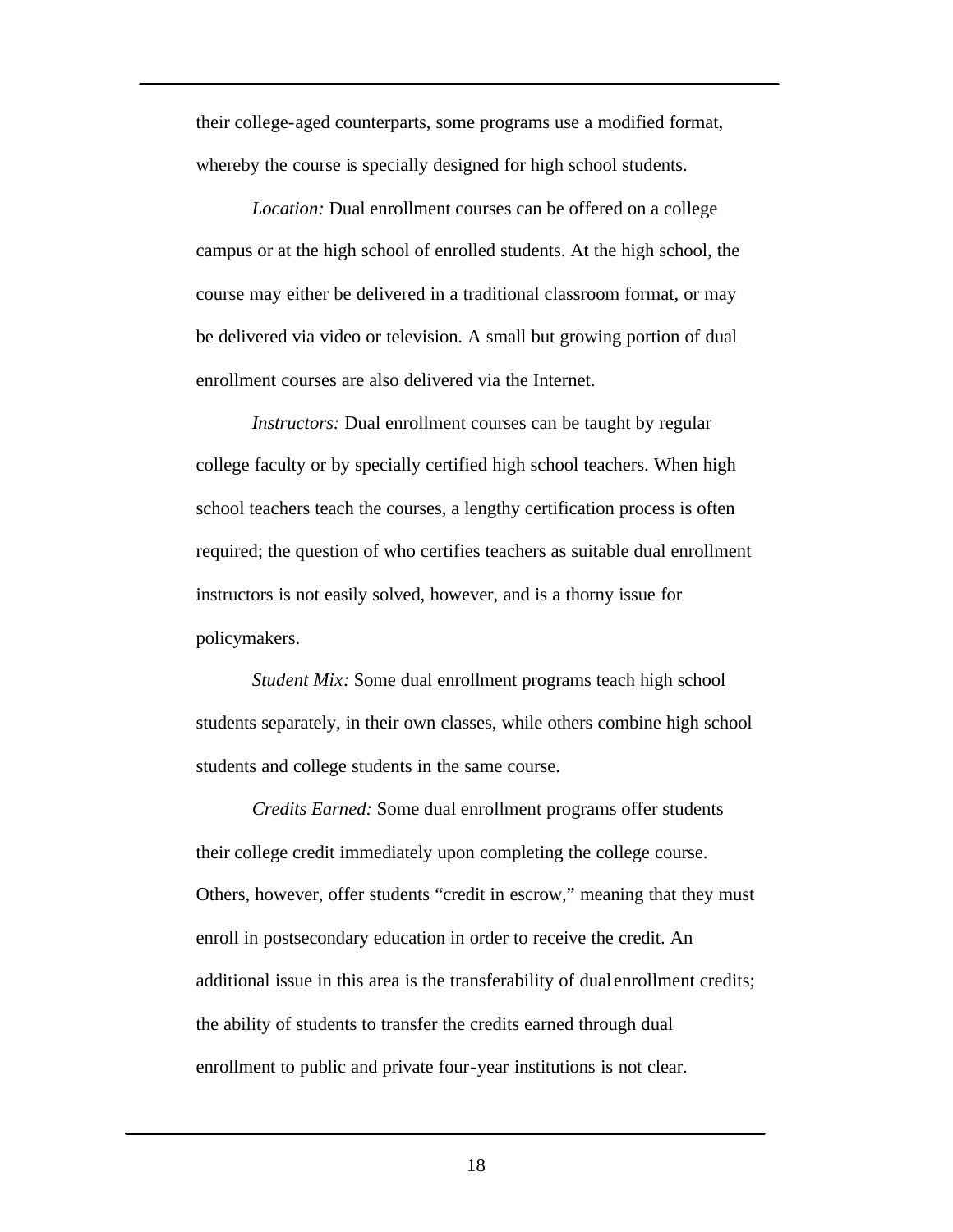*Two Models—College Now in New York City and Youth Options in Wisconsin*

Though not the first dual enrollment program in the country, the College Now program, initiated at Kingsborough Community College (KCC) in Brooklyn, New York, is one of the largest. Started in 1984, the program allows seniors from select New York City high schools to take college-level courses at their high school (Greenberg, 1988). The program has expanded rapidly since its inception. During the 2000-2001 school year, nearly 5,000 students enrolled in creditbearing courses at KCC, and the Kingsborough campus of College Now became the flagship dual enrollment campus for the entire City University of New York (CUNY) system, spearheading a movement to expand and institutionalize dual enrollment programs in New York City (Kleiman, 2001).

Students who wish to enter the College Now program must take a battery of college entrance tests during the spring of their junior year (Kleiman, 2001). Performance on these tests, which are the same as the tests used for freshmen entering the CUNY system, is used to place high school students in appropriate college courses. Those who receive passing grades on the tests are able to enter credit-bearing courses offered through the college. Those who do not pass are directed to remedial courses, also offered through the college, enabling them to complete remediation prior to entering college. Thus, the College Now program serves dual purposes—it gives students a realistic sense of their preparation to do college level work and offers those who need it remedial help while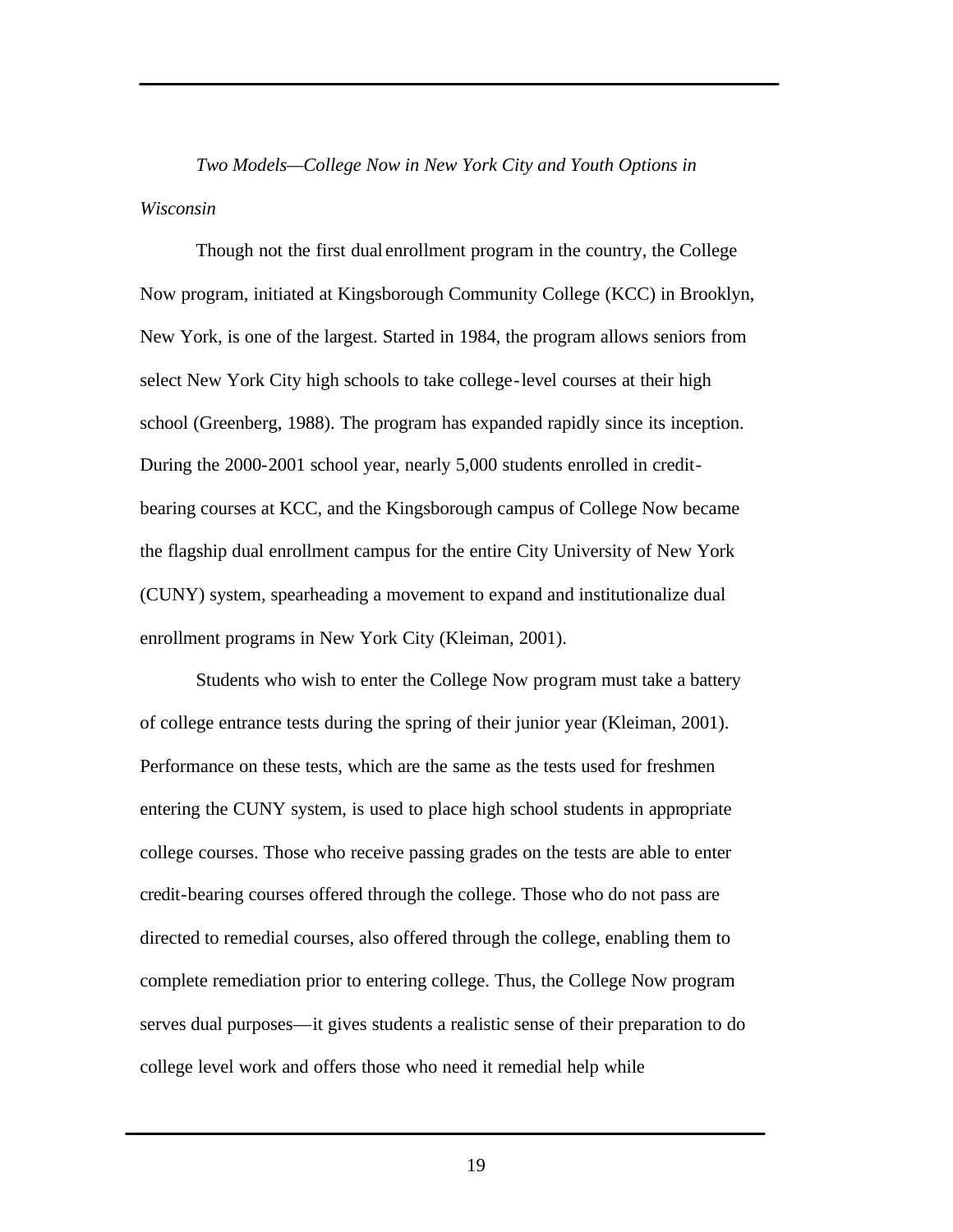simultaneously offering academically prepared students a chance to earn college credit.

The College Now curriculum is a modified college curriculum; the college faculty designed the courses specifically for high school students (Kleiman, 2001). Courses are delivered to high school students at their school, either before or after the regular school day, though a few courses are offered on weekends (College Now program materials, 2000; 2002). Coursework primarily focuses on the humanities, business, and applied sciences. Students in specialized high school programs are also sometimes able to take coursework in their area of study, such as hospitality for those students enrolled in high school academies of travel and tourism.

High school teachers, who are considered adjunct members of the KCC faculty, teach the courses. As such, these teachers undergo evaluation by college staff prior to teaching and are monitored by KCC staff throughout their tenure as an adjunct professor (Kleiman, 2001). Because the courses are primarily taught at the high school, dual enrollment students are not integrated with regular college students for their courses. However, KCC College Now students are given college ID cards upon registering for the program, which gives them access to the school's campus, facilities, resources, and events (Shulman, 2000).

The College Now program is free to students, and seniors can take up to six credits per semester. Thus, at least in theory, academically prepared high school seniors can earn 12 credits, or the equivalent of a college semester, during their senior year at no charge. Institutional research conducted for KCC found that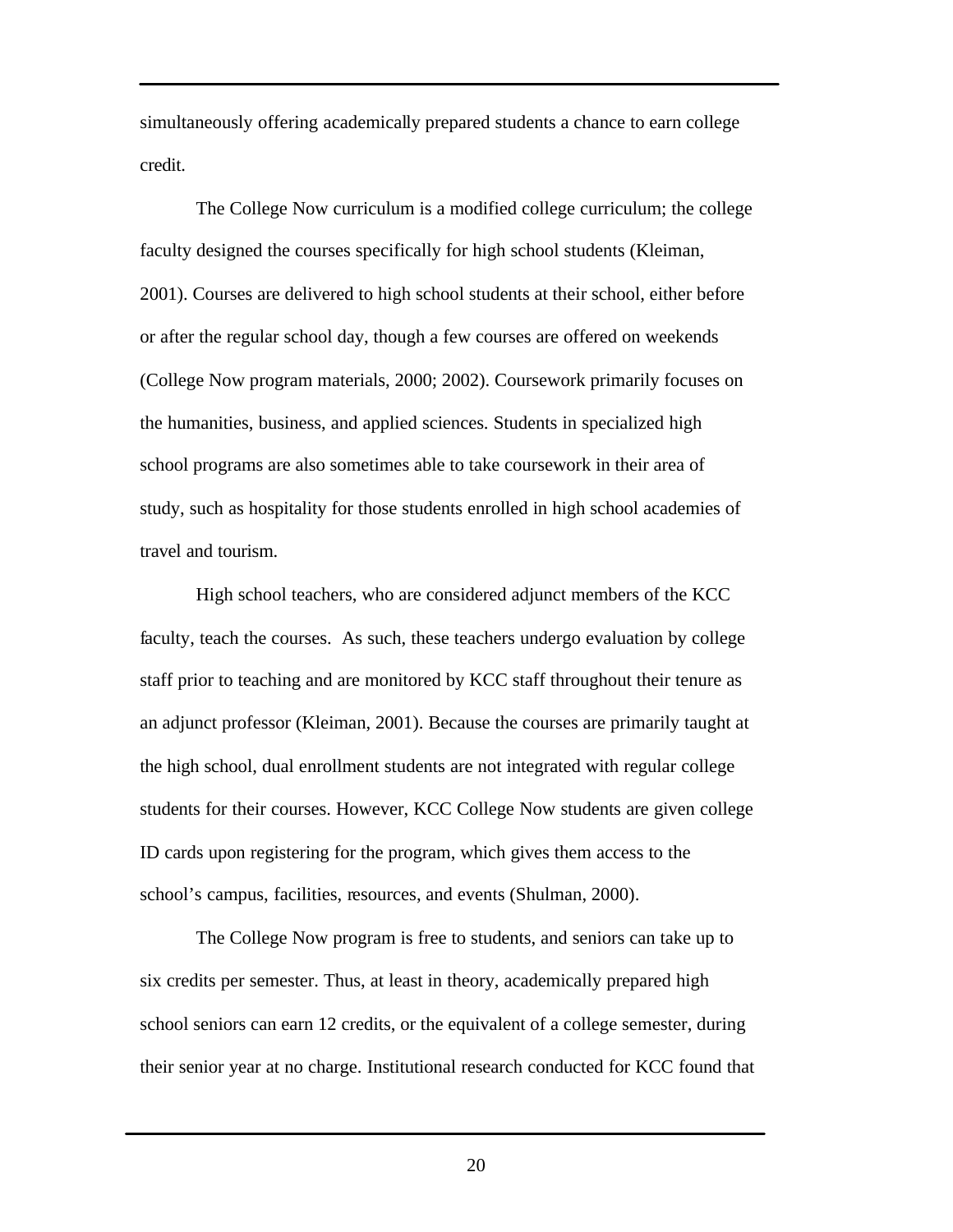graduates of College Now earn more college credit than other CUNY freshmen and are more likely to graduate from college on time (in Kleiman, 2001). This is encouraging, but may simply be a reflection of the types of students who choose to enter College Now, rather than any effect of the program itself.

While the College Now program tends to focus on academic subjects and preparing students for college-level work, the Youth Options program in Wisconsin focuses on providing young people with expanded curricular choice, particularly in vocational subjects. Instituted in 1998 as the result of a state statute, the Youth Options program allows high school juniors and seniors in Wisconsin to enroll in technical colleges and public and private universities to take courses that are not available in their high schools (Rafn, 2002). One site in particular, the Youth Options program at Northeast Wisconsin Technical College (NWTC), addresses the needs of students to take courses outside the traditional high school curriculum.

The NWTC Youth Options program provides college courses to students in a wide geographic area, including many very rural parts of the state. The college has three campuses and five regional centers; students can take courses on one of the campuses or via Interaction Television (ITV). A very small percentage of students take courses on-line via distance education programs. Course options include anything not offered at individual high schools; the most common courses taken by Youth Options students are in the applied social sciences, such as psychology or criminal justice, and vocational courses, such as machine tooling or agricultural science (Rafn, 2002).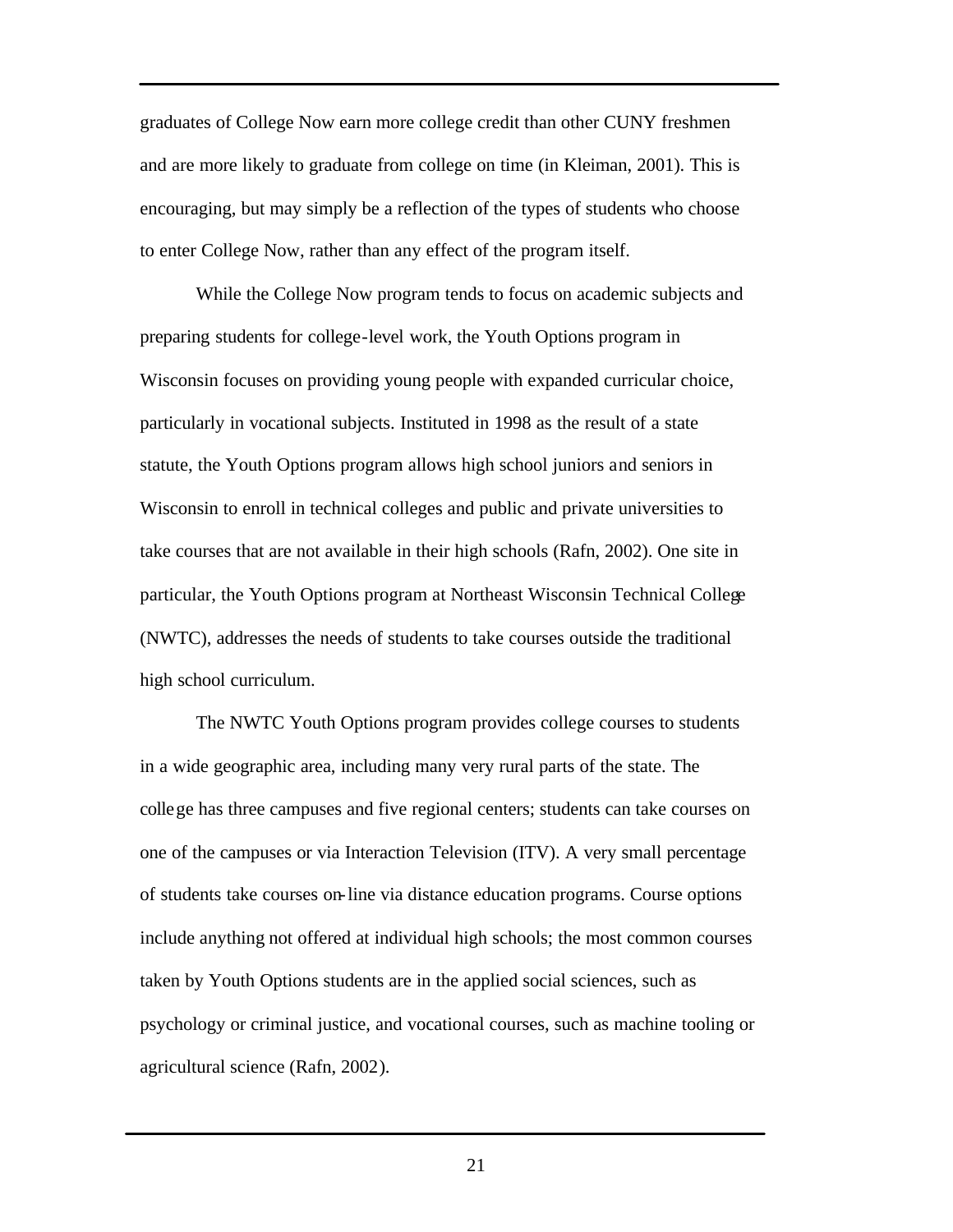Like the College Now program in New York City, the Youth Options program is free to students, with tuition paid by the local school district. Unlike the College Now program, determination of which high school students are eligible is made by individual high schools. Also in contrast to College Now, students in Youth Options do not take specially designed courses. Rather, they take the same college courses as other students at NWTC, though the ITV courses tend to be made up of only high school students. Courses offered on campus often integrate the high school students with college students. College faculty, not high school instructors, teach all courses.

During the first three years of the Youth Options program, enrollment increased substantially. Approximately 150 students entered Youth Options during the 1998-1999 school year; that figure had doubled by the 2000-2001 school year, with slightly over 300 students enrolling in the program (Rafn, 2002). The program is quite new, and so postsecondary outcomes for Youth Options students are not available. Youth Options students matriculate at NWTC at about the same rate as other high school students in the area; however, data for Youth Options' students overall college enrollment are unavailable.

One area in which Youth Options has had a discernible impact, however, is in providing a wide array of curricular options to high school students, particularly students attending small, rural high schools. As noted earlier, the cost of providing a wide range of courses, particularly vocational courses, combined with the states' focus on academic standards and testing, has led many schools, particularly smaller ones, to eliminate elective and vocational coursework (Rafn,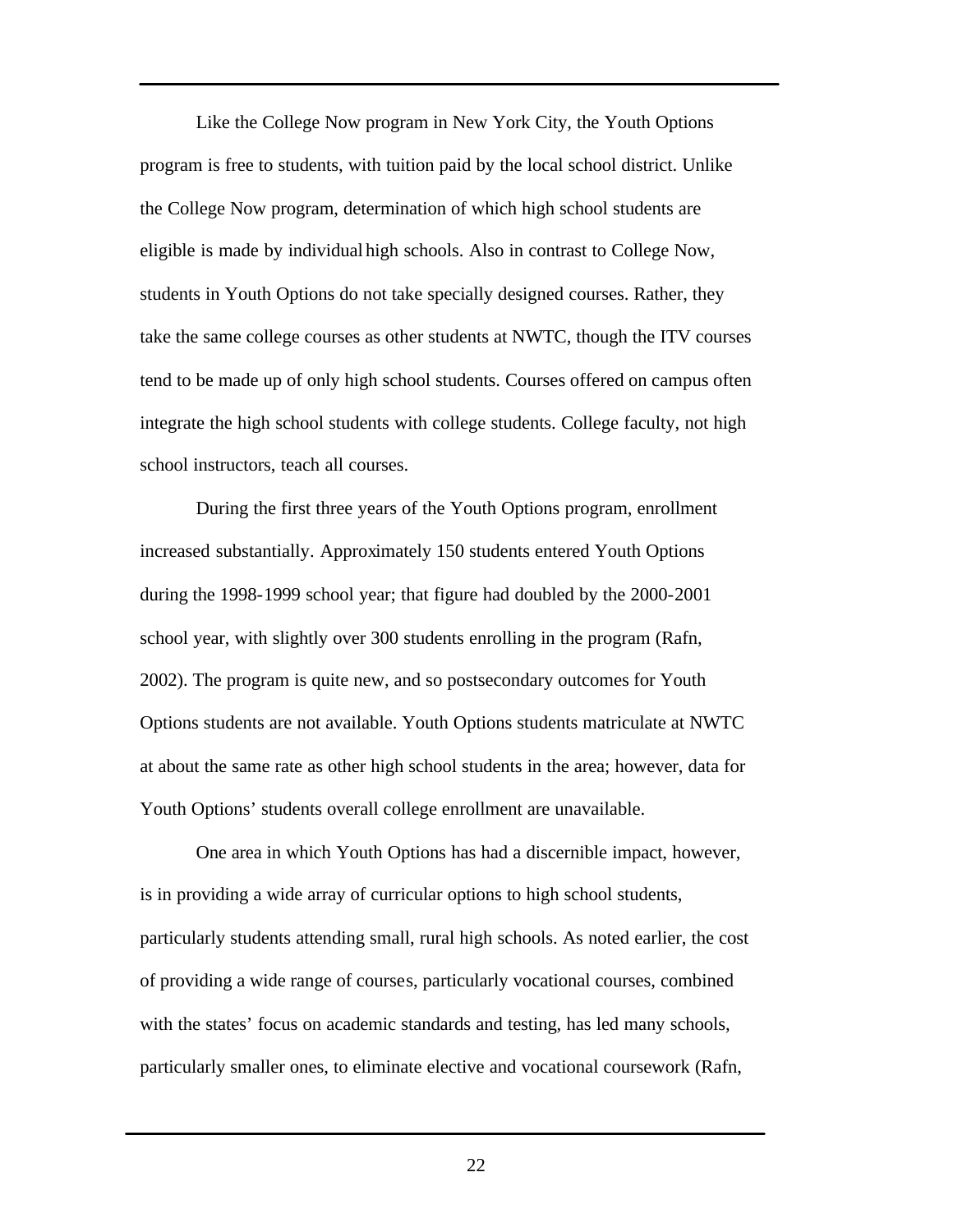2002). Allowing the technical college to provide instruction in these areas has helped to ensure that students are able to access such courses without placing the burden on high schools to provide expensive lab classes. In fact, a number of high schools in the NWTC's region have deliberately delayed expanding vocational course offerings or modifying lab facilities, with the understanding that these courses are better located within the technical college system. Thus, Youth Options has served as a cost effective way to provide vocational education to high school students, while simultaneously encouraging students to earn college credit prior to high school graduation.

#### *A Developing Backlash?*

Although community college and high school faculty and administrators are enthusiastic about dual enrollment, some state- and district-level officials and legislators are more skeptical. Much of the concern is focused around financing. In states in which both colleges and high schools receive some funding based on enrollments, it appears that the state is paying twice for the same dual enrolled students. Thus, some state legislators have accused the programs of "double dipping" into limited financial resources (Orr, 2002). For example, the governor of Arizona recently proposed cutting the FTE reimbursement rate for dual enrollments from 100 percent to 20 percent of the community college rate. Likewise, the superintendent of the Chicago public schools has proposed capping the number of students permitted to enroll in the city's dual enrollment programs.

As dual enrollment programs spread, state legislators will have to clearly address the question of how to fund them most equitably. Decisions as to the most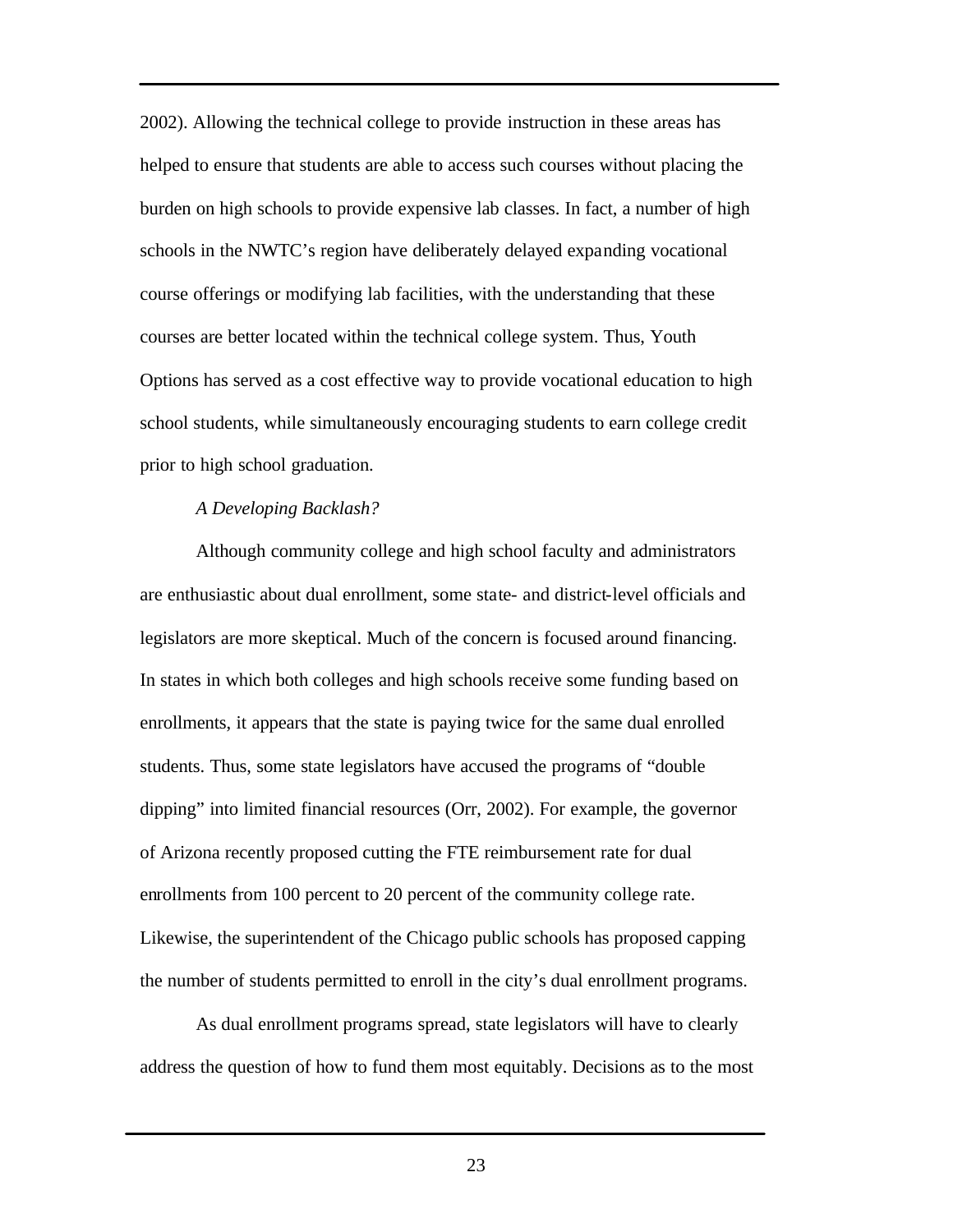appropriate funding mechanisms should reflect states' goals for the programs and take into account unintended consequences. For example, reducing or eliminating state payments to the colleges could lead to the colleges charging students tuition, which would eliminate the financial benefit to families and risk that lower-income students would be unable to participate. Reducing funding to the high schools for the students attending college courses could discourage the high schools from offering the programs. Continuing to fund students twice, however, is likely to remain a politically and fiscally unpopular solution. Thus, legislators will have to study the impact of various funding formulas and adjust their program administration accordingly.

Critics also worry about the quality of dual enrollment courses (Clark, 2001). Some fear that the rigor of the curriculum is compromised by virtue of the fact that it is high school students who are enrolled in the course. Others fear that some models of dual enrollment, particularly those models that do not involve courses on a college campus, differ little from traditional high school coursework. Thus, the Colorado Commission on Higher Education has begun to enforce a regulation according to which dual enrollment courses taking place in high schools, taught by high school teachers, do not meet the state definition of a college course. The Commission has also begun to limit the number of credits earned by an individual high school student for which the college can receive state reimbursement.

 Likewise, the New Century Scholarship offered in Utah, which encourages students to complete their associate degree by way of dual enrollment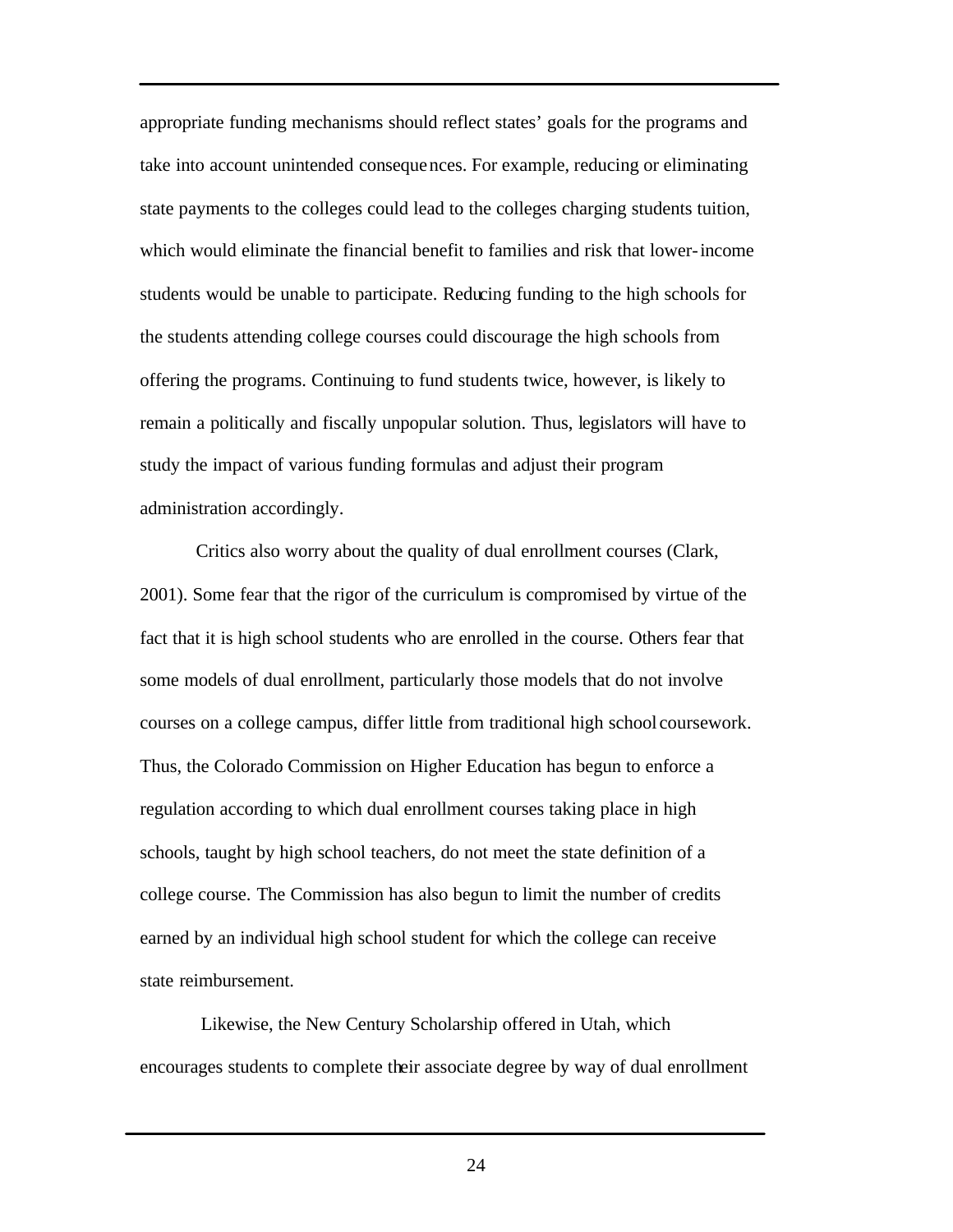credits by the fall of the year they graduate from high school, may give some cause for concern. Under this program (which is quite new and thus has not been evaluated), eighteen year-olds who may have spent little or no time on a college campus are considered "community college graduates." The ramifications of this acceleration are not clear, thus such a policy and its impact should be explored in greater detail.

#### *Outcomes and research findings*

The literature regarding the academic and postsecondary transition outcomes of participants in dual enrollment programs is unfortunately sparse (Orr, 2002). Much of the research that is available has been conducted by the programs themselves, and therefore has a tendency to be "cheerleading," emphasizing positive outcomes rather than objectively reporting student impacts. Other research has focused on student perceptions of the program, the ways in which they use dual enrollment, or credit accumulation (Orr, 2002). Less research has been conducted on longer-term outcomes, such as the time it takes for participants to earn their college degree, as compared to other students.

The most serious methodological problem involves selection. Many programs require students to be academically successful prior to admission. In such cases, it is hardly surprising that dual enrollment students enroll in postsecondary education and have greater success there than a more typical group of students.

There is evidence that students enjoy the ir participation in dual enrollment programs, find it useful and motivating, and are generally satisfied with their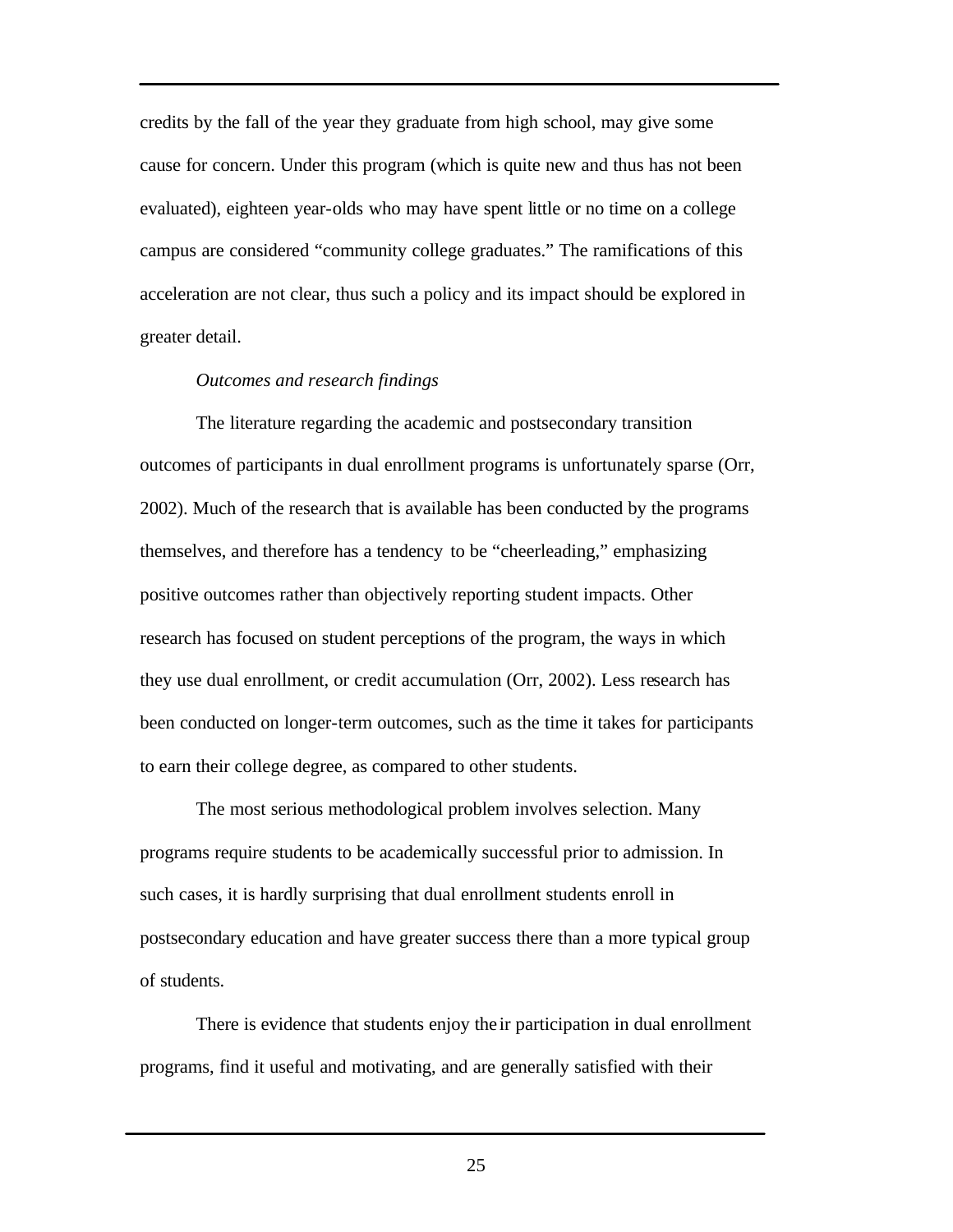experience (Orr, 2002; see also Robertson, Chapman and Gaskin, 2001). For example, one follow-up study of dual enrollment completers from Salt Lake Community College (SLCC) found that the majority of respondents believed that their participation in dual enrollment encouraged them to attend college (Peterson, Anjewierden, and Corser, 2001). The limited evidence also suggests that dual enrollment students are successful once they enter postsecondary education. A study conducted by the University of Washington found that students enrolled in Washington state's dual enrollment program, Running Start, performed comparably in the two-year institutions to similar other two-year college students, and those who transferred to the University of Washington continued with "solid" academic performance (Washington State Board for Community and Technical Colleges, 2001). But this study did not control for students' pre-existing characteristics.

Studies of dual enrollment students in Arizona also show positive postsecondary outcomes for participants, though again it is not clear that the research controlled for students' likely outcomes without the dual enrollment experience. Still, over 90 percent of dual enrollment students who received their college instruction on a college campus graduated from high school, as compared to the average of 49 percent for the seven high schools from the Maricopa Community College District (Finch, 1997 as cited in Puyear, Thor, and Mills, 2001). A survey of dual enrollment students from another Arizona program found that students' first semester grades were higher than those of a typical community college transfer student (Finch, 1997 as cited in Puyear, Thor, and Mills, 2001). A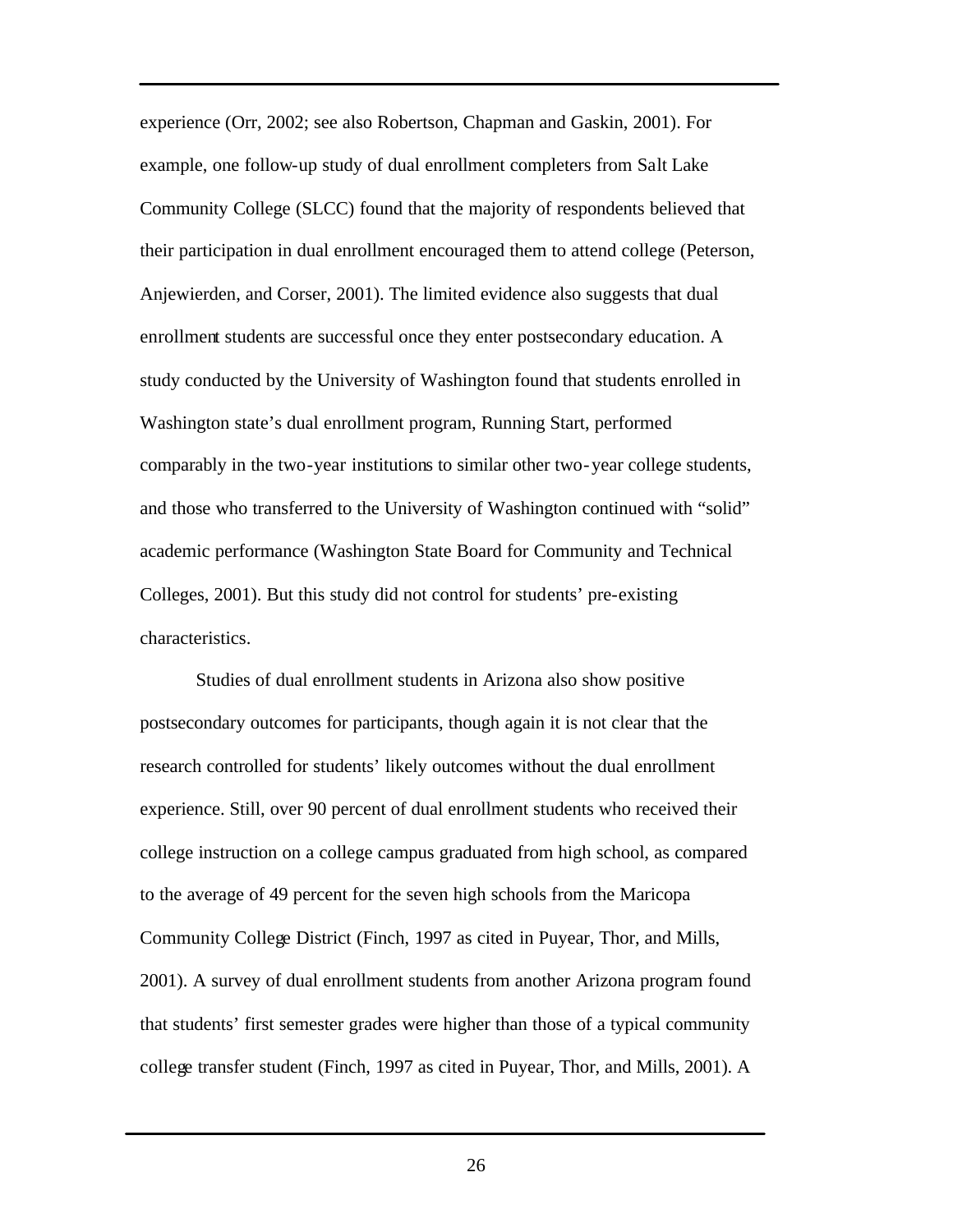third study, conducted by the University of Arizona (as cited in Puyear, Thor, and Mills, 2001), found that dual enrollment participants had lower drops in GPA upon entering the university than did other students, even when prior academic achievement was controlled for. Variation in unmeasured characteristics may still account for these different outcomes, nevertheless, this study does suggest that dual enrollment may indeed ease students' transition to postsecondary education; students' ability to maintain their grades during the first year of college may be a result of better academic or emotional preparedness, due to their participation in dual enrollment courses.

As noted earlier, studies of Kingsborough Community College's College Now program have indicated high levels of success for program participants. Though students earning college credit through College Now must be academically proficient, students with low levels of academic achievement can participate by taking remedial coursework offered through the college. As a group, College Now participants have a high level of postsecondary success (Kleiman, 2001). When compared to CUNY freshmen who did not participate, College Now students who enrolled in the CUNY system were twice as likely to graduate from college on time and less likely to need remedial coursework (Kleiman, 2001).

We are only beginning to get a sense of the impact of dual enrollment programs on students. The minimal research available certainly indicates that participants and educators, both in high schools and community colleges, are enthusiastic about the strategy. Students do proceed on to college and have more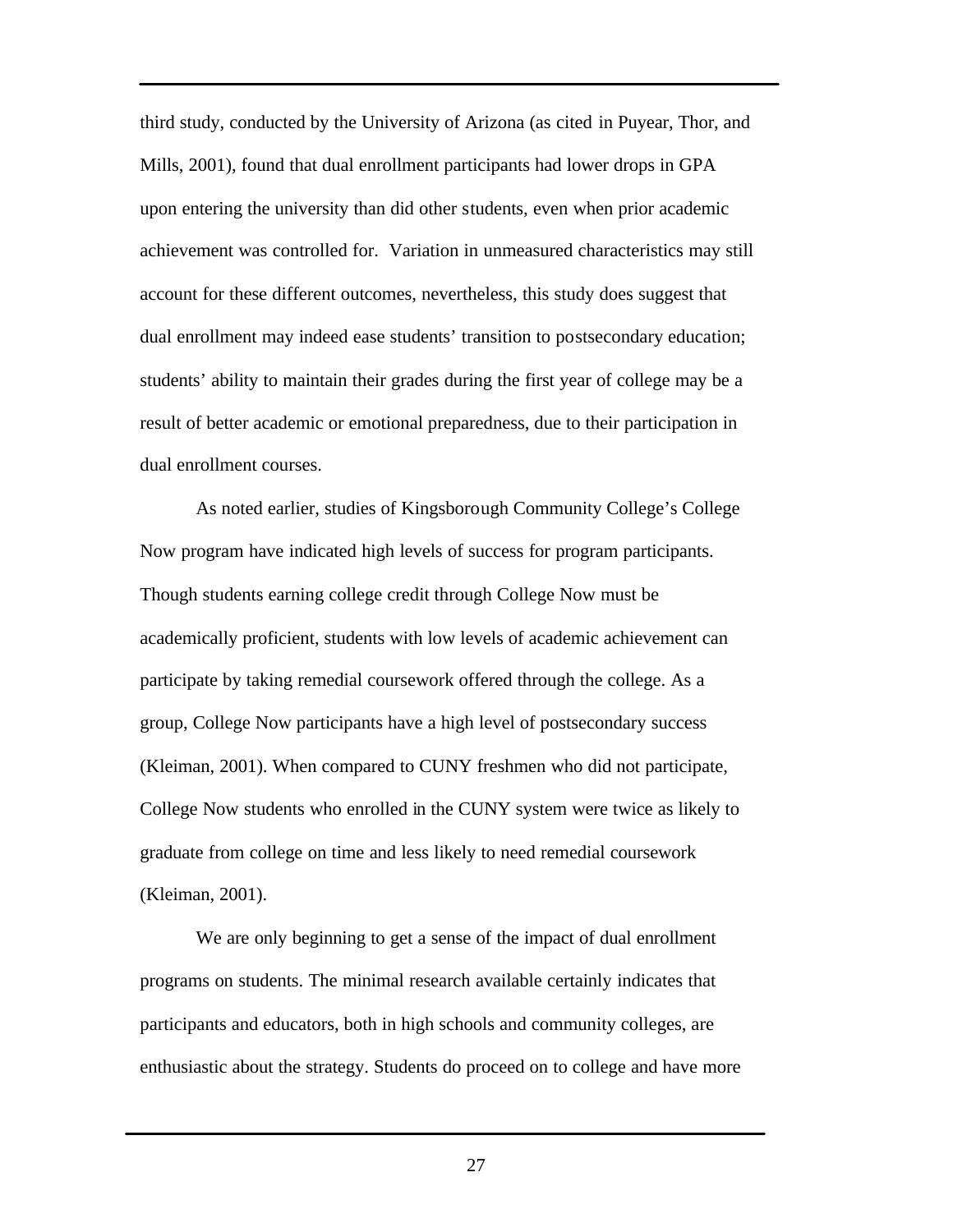success there than the typical high school student, although this may reflect the characteristics of the dual enrollment students rather than the effects of the program. The very small number of studies that control for high school grades at least begin to take account of selection effects, and such studies still show positive effects. In any case, what we know so far is positive enough to warrant further experimentation and assessment.

#### **CONCLUSION AND FEDERAL POLICY ROLE**

Although dual enrollment is not a new strategy, it has grown rapidly in the last five years. It therefore has the potential to shift from a program focused on a relatively small number of higher achieving students to a much larger strategy, with the intention of facilitating the high-school-to-college transition for a broad range of students. The enthusiasm of the participants and some preliminary evidence suggest that the strategy has great promise. Nevertheless, any positive conclusions can only be considered tentative and many of the policymakers and legislators responsible for funding both high school and community college enrollments have questioned whether these expenditures are really the most effective use of their dollars.

Analysis so far has suggested that dual enrollment may have the potential to improve preparation for college: it may motivate students to take a more rigorous high school curriculum; it shifts the focus of occupational education to postsecondary institutions, while keeping such coursework available for high school students; it can provide an early warning mechanism to signal whether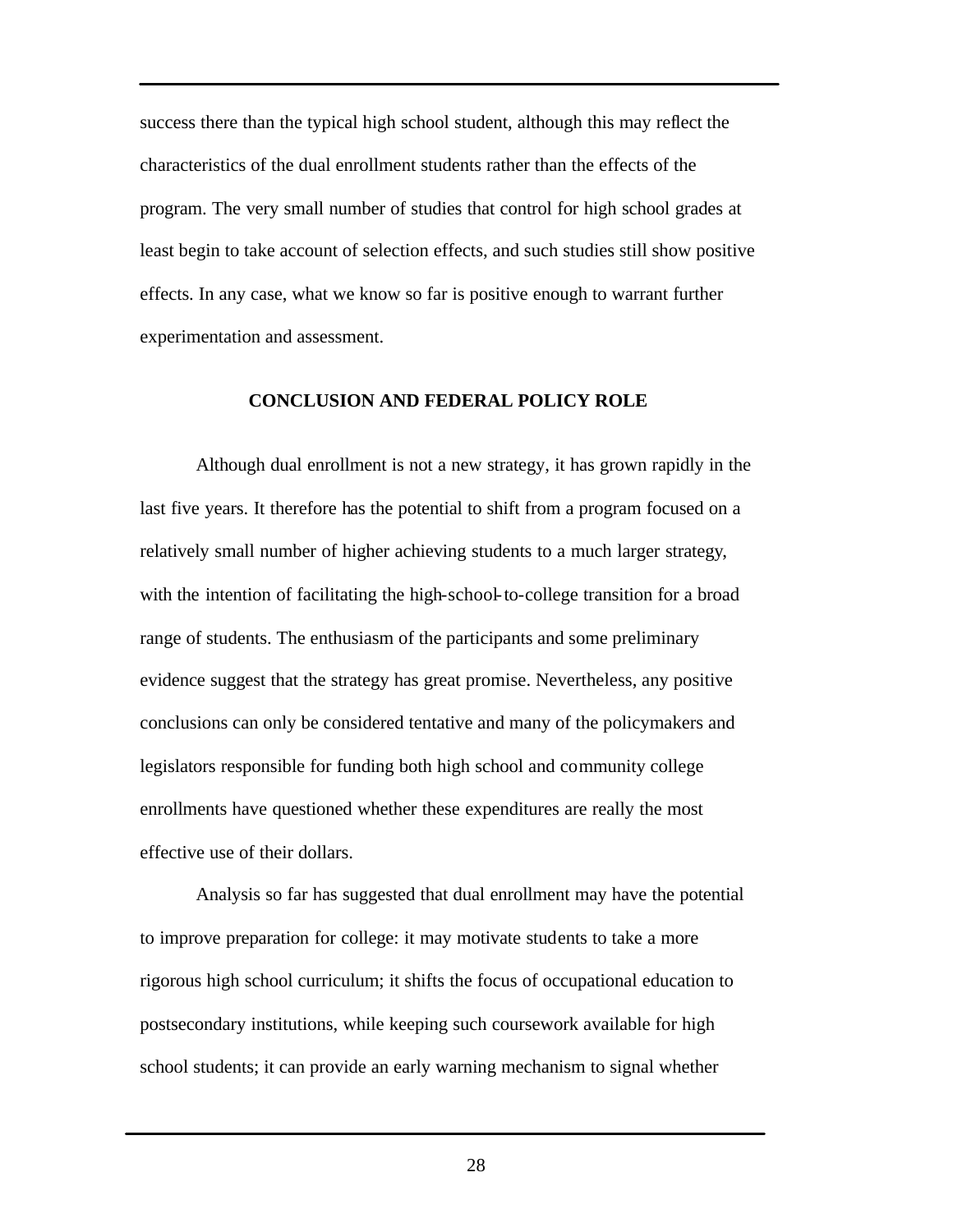students are prepared for college; and it can acclimate students to a college environment while they are still in high school. If dual enrollment does have these effects, then it is likely that it can increase college enrollment rates, but perhaps more important, improve the success of students once they enter college. Conversely it may help some students decide earlier that college, at least at this point, is not for them, and that they might spend their time more productively working or enrolling in more focused occupational education such as apprenticeships or training for industry based certifications. Dual enrollment can also fit with other federal goals, such as improved career guidance in high school and the more effective assessments sought by the No Child Left Behind strategy.

Given all of this potential, should the federal government, through the legislative and funding tools that it has available, encourage and promote the spread of the dual enrollment strategy? In our judgment, it is too early to answer this question definitively. We have emphasized throughout this report, though, that early evidence does indicate potential; therefore this is one case in which the federal government can play a crucial role in promoting and coordinating experimentation and assessment.

Despite the growing enthusiasm and popularity of the strategy, a surprising number of straightforward descriptive questions remain unanswered. Exactly how many students are participating and how many courses do they take? What is the mix between courses taken in high schools, on college campuses, or through some form of distance education media? Similarly, how much of this program involves mixing high school and college students? It is also important to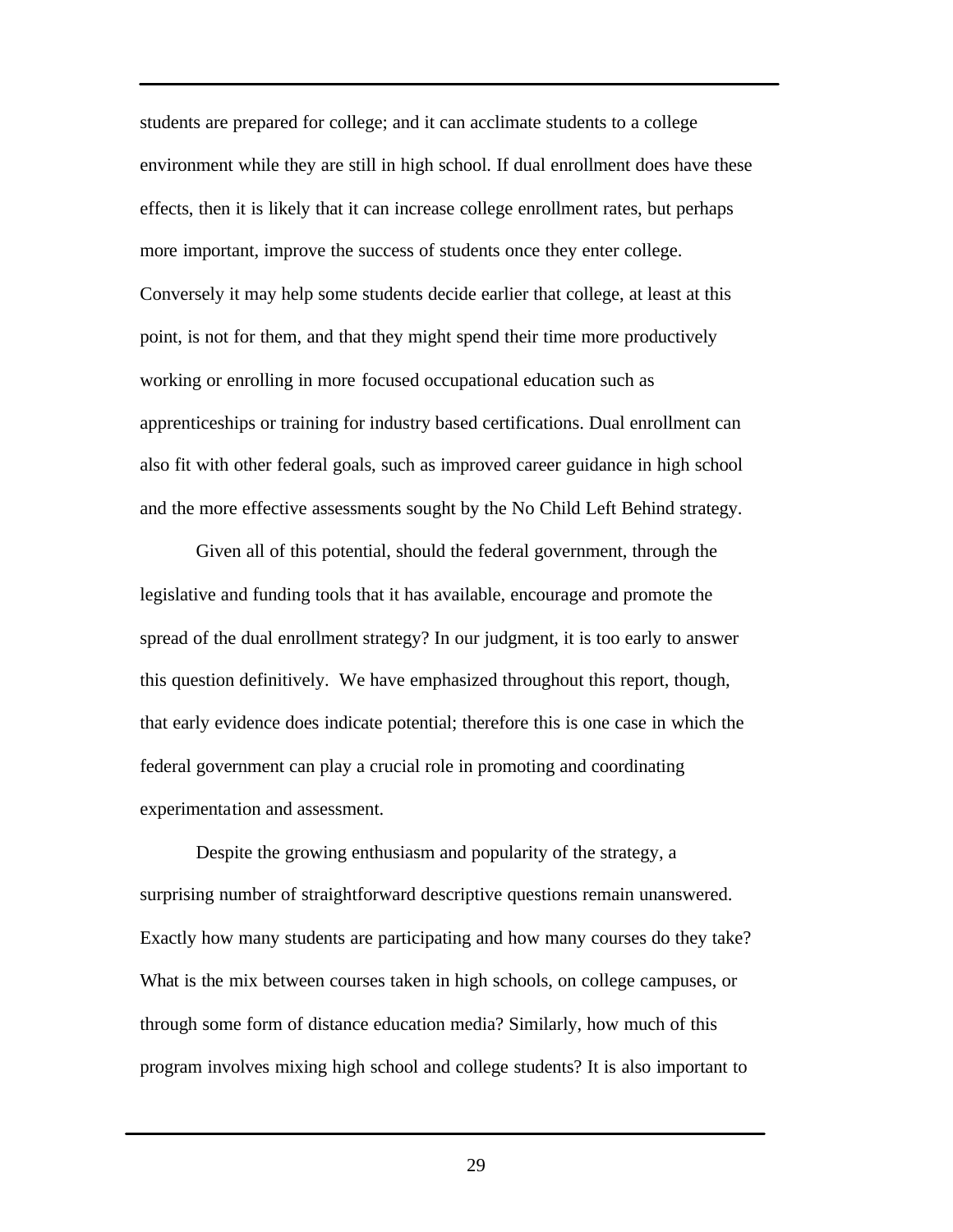know whether high-school-based dual enrollment courses are taught at a college level, or whether the content of community college courses with large high school enrollments is downgraded.

 It is particularly important to understand the extent to which the program is confined primarily to more advanced and academically successful students and whether more typical high school students can perform adequately in college courses that are in fact taught at the college level. The federal government may have an interest in promoting a program focused on the top students, perhaps in order to strengthen the education of advanced scientific personnel. But dual enrollment would be much more relevant to the Perkins Act and to the Office of Vocational and Adult Education if it serves a broad range of students.

 In the end, educators and policymakers need to know whether welldesigned dual enrollment programs live up to their potential. Do these students attend college at higher rates, do they have stronger college records, and are they able to make plans and decisions more effectively? Is dual enrollment more effective for particular types of students? Vocationally oriented students may benefit from enrollment in higher level occupational courses. It is possible that students from the middle of the achievement distribution have a great deal to gain from dual enrollment, while it could be counterproductive for students with more serious problems.

Dual enrollment has the potential to alter the relationship between high school and college. At one extreme, it could fundamentally change the content of the high school junior and senior years and at the same time promote a more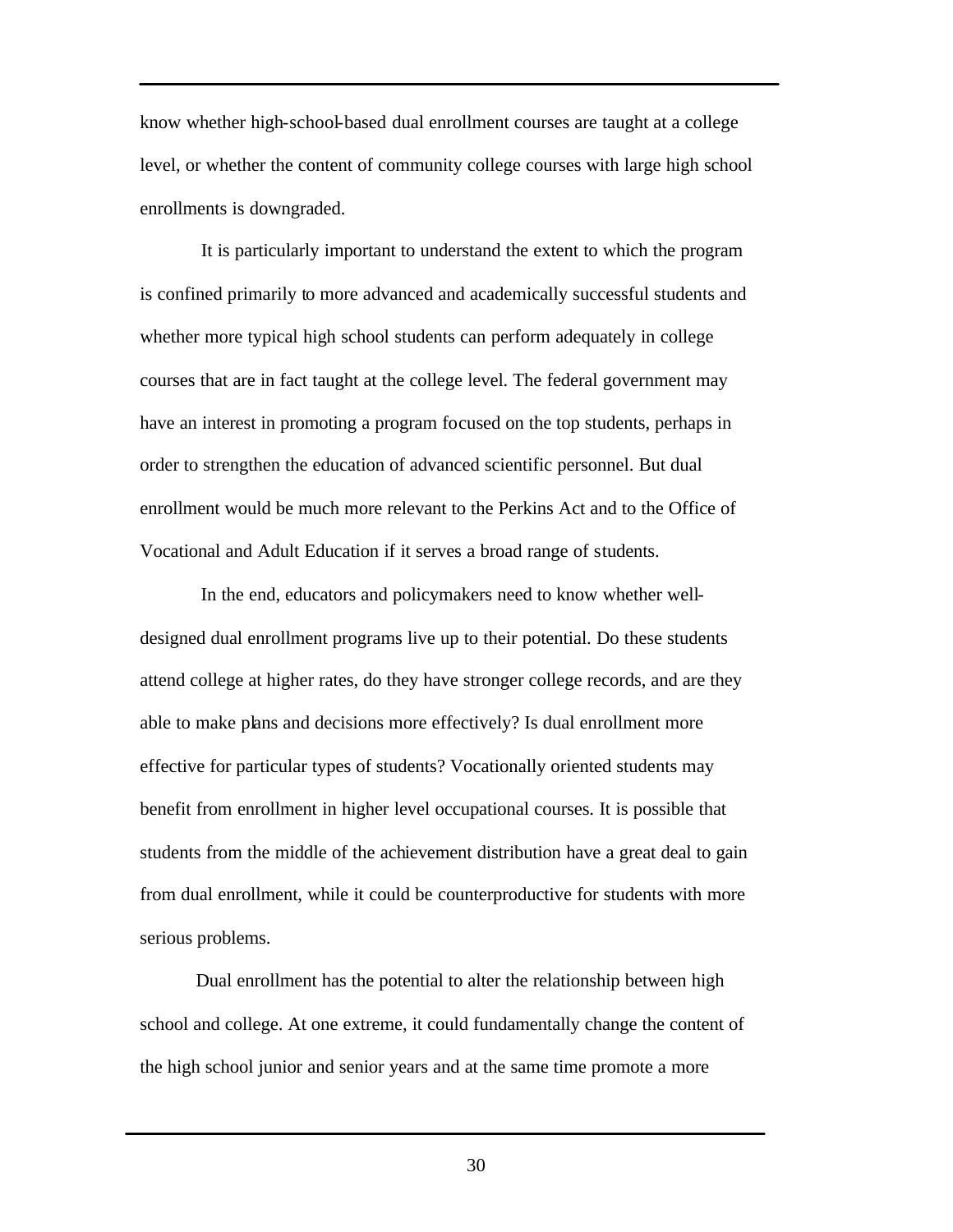focused and perhaps coherent role for postsecondary institutions, particularly community colleges. At the other extreme, it could reduce the amount of effective education received by students if they emerge from high school having learned exactly the same things that they would have in a regular high school program, but now having accumulated some college credit for that high school education.

At this time, the federal government, through a coherent and welldesigned program of innovation and assessment, has an unusual opportunity to shape and guide a movement that is growing rapidly yet so far lacks a solid basis on which educators and legislators can make decisions about design, size, and targeting. Given the enthusiasm for the program and its apparent potential, a federal focus on this strategy seems well worth the effort.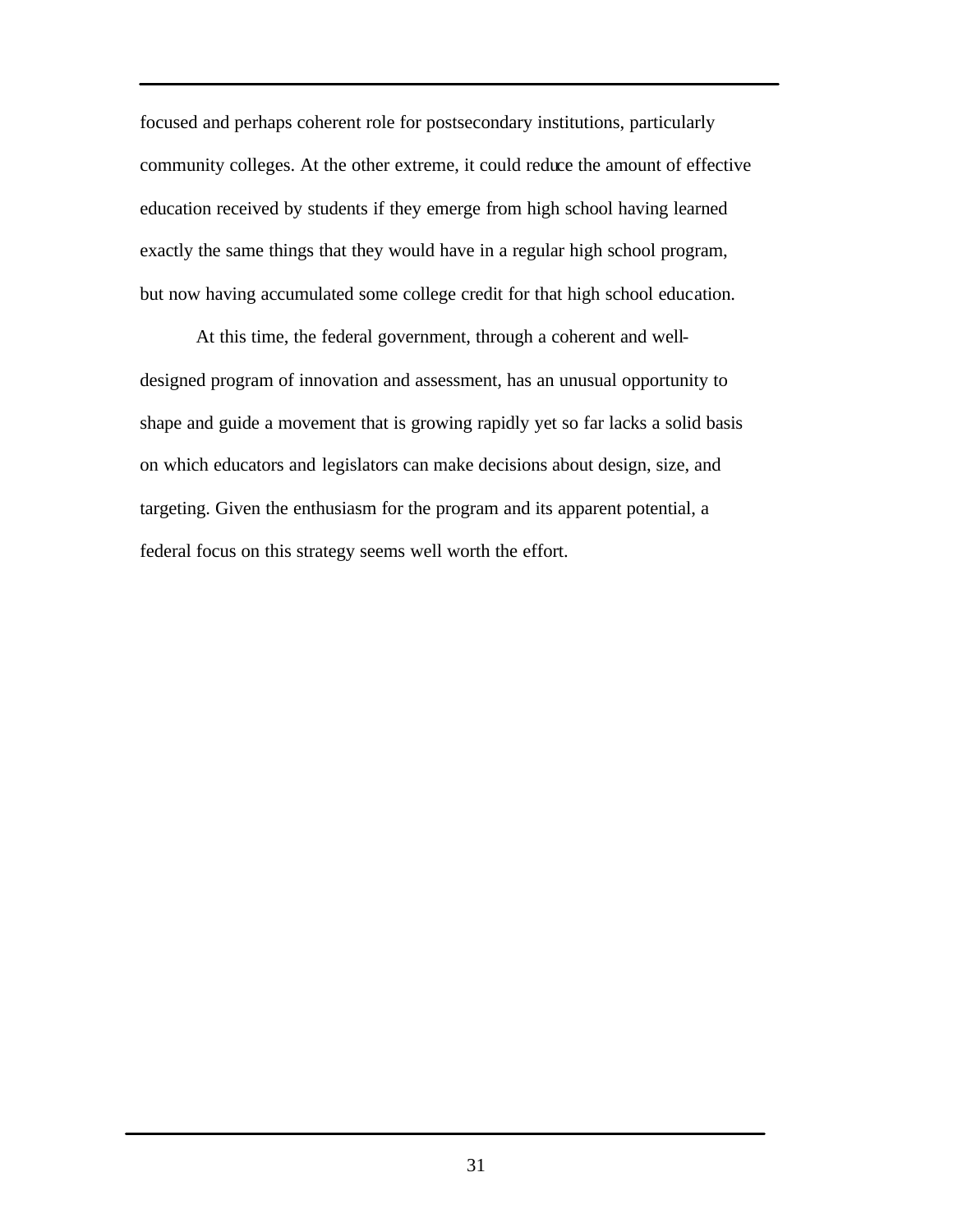## **REFERENCES**

Adelman, C. (1999). *Answers in the Tool Box: Academic Intensity, Attendance Patterns, and Bachelor's Degree Attainment*. Washington, DC: U.S. Department of Education, Office of Educational Research and Improvement.

Andrews, H.A. (2001). The dual-credit explosion at Illinois' community colleges. *Community College Journal 71*(3): 12-16.

American Youth Policy Forum. (2000). *High Schools of the Millennium.* Washington, DC: Author.

Bailey, T., and Morest, V.S. (in press). *The Multiple Missions of Community Colleges*. New York: Community College Research Center, Teachers College, Columbia University.

Bailey, T., and Morest, V.S. (1998). Preparing youth for employment. In *The Forgotten Half Revisited: American Youth and Young Families, 1988-2008*, Samuel Halperin, Ed., (115-136). Washington, DC: American Youth Policy Forum, Inc.

Boswell, K. (2001). State policy and postsecondary enrollment options: Creating seamless systems. In Robertson, P.F., Chapman, B.G., and Gaskin, F. (2001). *Systems for offering concurrent enrollment at high schools and community colleges.* New Directions for Community colleges, No. 113. San Francisco: Jossey-Bass.

Bragg, Debra D. (2001). *Promising outcomes for Tech Prep participants in eight local consortia: A summary of initial results*. St. Paul, MN: National Research Center for Career and Technical Education.

Clark, R.W. (2001). *Dual Credit: A report of progress and policies that offer high school students college credits.* Executive Summary. Philadelphia: The Pew Charitable Trusts.

College Now. (2000). Program Materials for Kingsborough Community College Tourism and Hospitality Weekend College Now. Brooklyn, NY: Kingsborough Community College.

College Now. (2002). Program Information. Retrieved January 23, 2002, from http://www.kbcc.cuny.edu/kcccn.htm

Education Commission of the States (ECS) Center for Community College Policy. (2001). *Postsecondary options: Dual/concurrent enrollment.* Retrieved January 30, 2002 from, http://www.ecs.org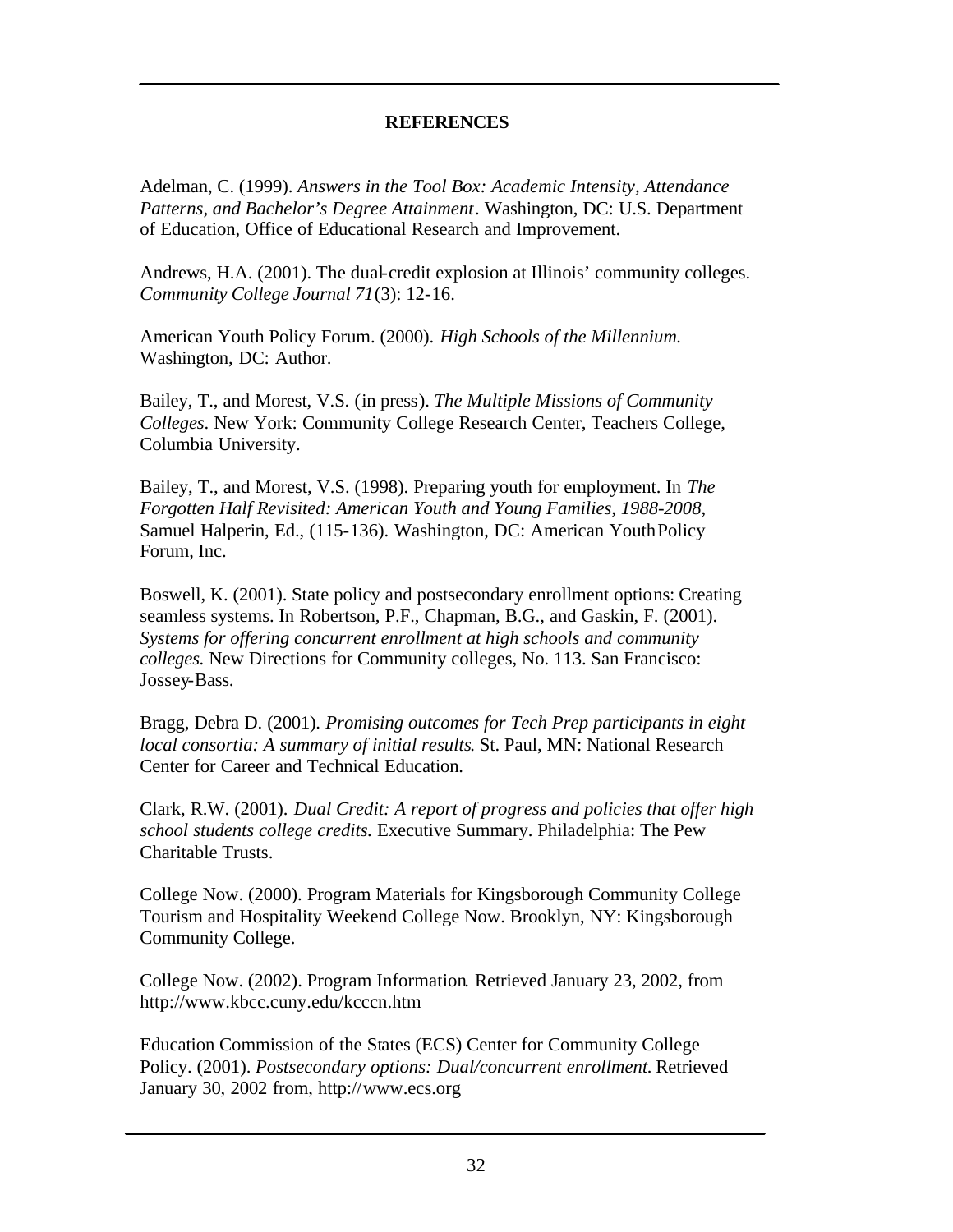The Education Trust. (1999, Fall). *Thinking K-16*. Vol. 3, Issue 2.

Greenberg, A.R. (1988). High school students in college courses: Three programs. In Lieberman, J.E. (Ed.). *Collaborating with High Schools.* New Directions for Community Colleges, no. 63. San Francisco: Jossey-Bass.

Grubb, W. N. (1999, April). *Learning and earning in the middle: The economic benefits of sub-baccalaureate education.* New York: Community College Research Center, Teachers College, Columbia University.

Hershey, A.M., Silverberg, M.K., Owens, T., and Hulsey, L.K. (1998). *Focus for the*  Future: The Final Report of the National Tech-Prep Evaluation. Princeton, NJ: Mathematica Policy Research, Inc.

Jennings, J. and Rentner, D. S. (1998). Youth and school reform: From the forgotten half to the forgotten third. In *The Forgotten Half Revisited: American Youth and Young Families*, 1988-2008, Samuel Halperin, Ed., (83-100). Washington, DC: American Youth Policy Forum, Inc.

Kleiman, N.S. (2001, June). *Building a highway to higher ed: How collaborative efforts are changing education in America*. New York: The Center for an Urban Future.

Lords, E. (2000). New efforts at community colleges focus on underachieving teens. *The Chronicle of Higher Education.* June 30, 2000, p. A45.

Mathematica Policy Research, Inc. (1993). *National Evaluation of the Tech-Prep Education Program. Inventory of Local Tech-Prep Planning and Implementation (Questionnaire)*. Princeton, NJ: Rioux, S.C.

National Center for Education Statistics (NCES). (2001). The condition of education 2001. Washington, DC: U.S. Department of Education.

National Commission on Excellence in Education. (1983). *A nation at risk.* Washington, DC: U.S. Department of Education.

National Commission on the High School Senior Year. (2001, October). *Raising our sights: No high school senior left behind*. Princeton, NJ: The Woodrow Wilson National Fellowship Foundation.

Noel, L., Levitz, R. Saluri, D. (1985). *Increasing student retention*. San Francisco: Jossey Bass.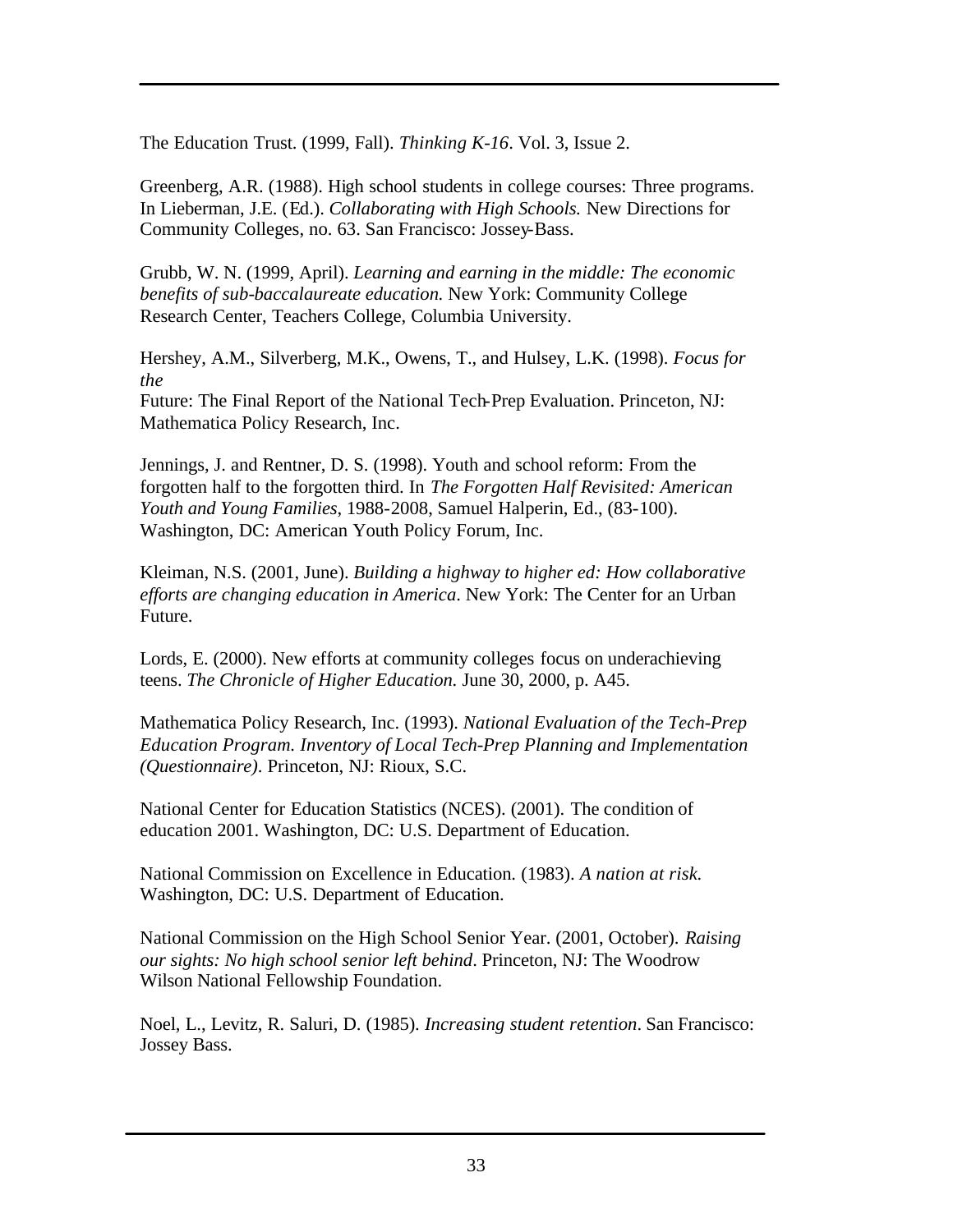Orr, M.T. (2002). *Dual enrollment: Developments, trends and impacts.* Presentation to the Community College Research Center, Teachers College, Columbia University. New York, NY. January 25, 2002.

Orr, M.T. (1998). Integrating secondary schools and community colleges through school-to-work transition and education reform. *Journal of Vocational Education Research, 23*(2), 93-113.

Orr, M.T. (1999, May). *Community college and secondary school collaboration on workforce development and education reform: A close look at four community colleges*. New York: Community College Research Center, Teachers College, Columbia University.

Parnell, D. (1985). *The neglected majority.* Washington, D.C.: William T. Grant Foundation.

Peterson, M.K., Anjewierden, J., and Corser, C. (2001). Designing an effective concurrent enrollment program. In Robertson, P.F., Chapman, B.G., and Gaskin, F., Eds. *Systems for offering concurrent enrollment at high schools and community colleges.* New Directions for Community colleges, No. 113. San Francisco: Jossey-Bass.

Puyear, D.E., Thor, L.M., and Mills, K.L. (2001). Concurrent enrollment in Arizona: Encouraging success in high school. In Robertson, P.F., Chapman, B.G., and Gaskin, F. (2001). *Systems for offering concurrent enrollment at high schools and community colleges.* New Directions for Community colleges, No. 113. San Francisco: Jossey-Bass.

Rafn, J.H. (2002). *Dual enrollments: The Northeast Wisconsin Technical College experience.* Presentation to the Community College Research Center, Teachers College, Columbia University. New York, NY. January 25, 2002.

Robertson, P.F., Chapman, B.G., and Gaskin, F. (2001). *Systems for offering concurrent enrollment at high schools and community colleges.* New Directions for Community colleges, No. 113. San Francisco: Jossey-Bass.

Rogers, K.B., and Kimpston, R.D. (1992). Acceleration: What we do vs. what we know. *Educational Leadership:* 58-61.

Rosenbaum, J. E. (1998, September). *Unrealistic plans and misdirected efforts: are community colleges getting the right message to high school students?* New York: Community College Research Center, Teachers College, Columbia University.

Schneider, B., and Stevenson, D. (1999). *The ambitious generation: America's teenagers, motivated but directionless*. New Haven: Yale University Press.